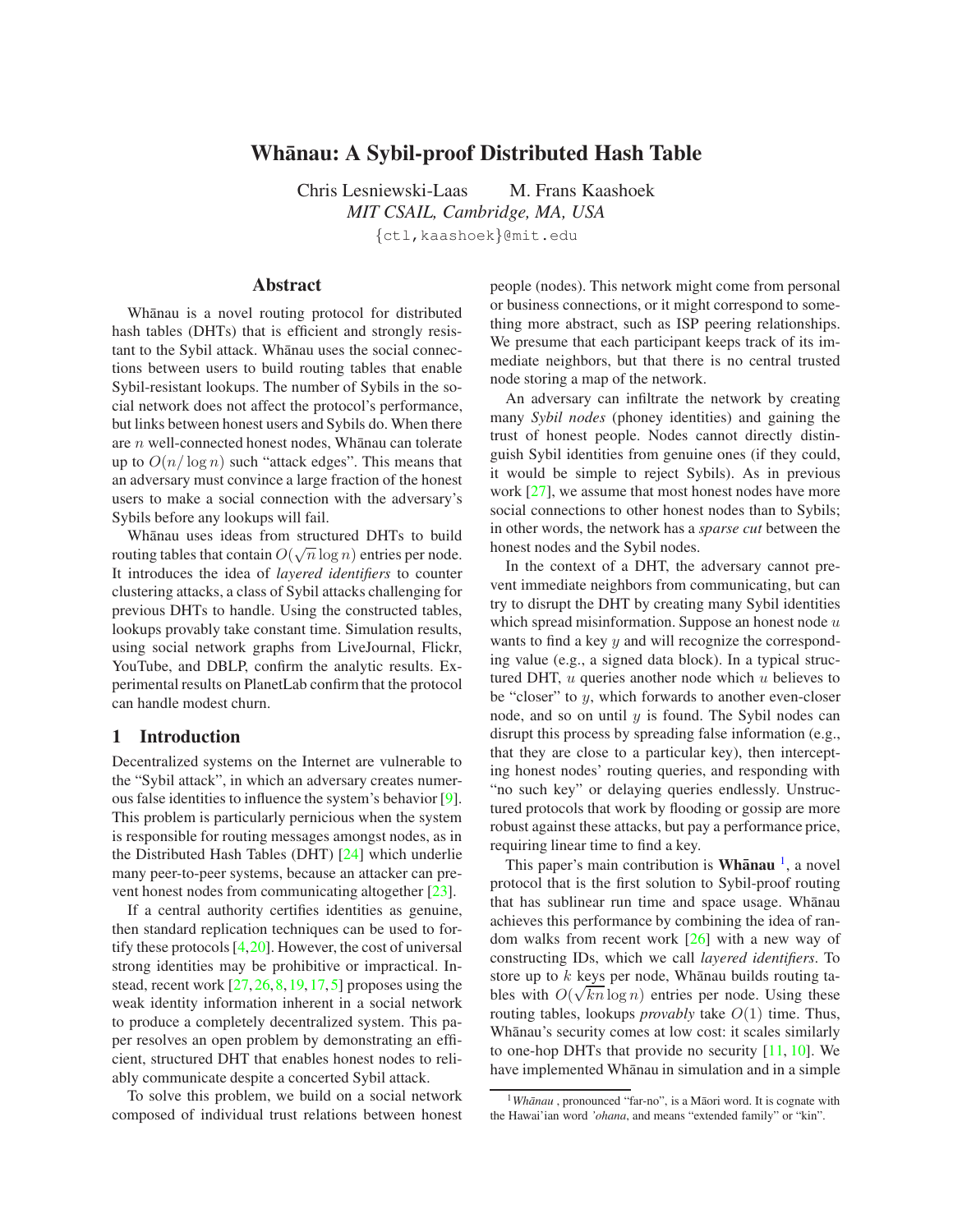instant-messaging application running on PlanetLab [\[2\]](#page-15-13). Experiments with real-world social graphs and these implementations confirm Whanau's theoretical properties.

Whānau provides one-hop lookups, but our implementation is not aware of network locality. Whānau also must rebuild its routing tables periodically to handle churn in the social network and in the set of keys stored in the DHT. However, its routing tables are sufficiently redundant that nodes simply going up and down doesn't impact lookups, as long as enough honest nodes remain online.

The rest of the paper is organized as follows. Section [2](#page-1-0) summarizes the related work. Section [3](#page-1-1) informally states our goals. Section [4](#page-2-0) states our assumptions about the social network, and provides a precise definition of "Sybil-proof". Section [5](#page-3-0) gives an overview of Whānau's routing table structure and introduces layered IDs. Section [6](#page-5-0) describes Whānau's setup and lookup procedures in detail. Section [7](#page-7-0) states lemmas proving Whānau's good perfor-mance. Section [8](#page-9-0) describes Whānau's implementation on PlanetLab [\[2\]](#page-15-13) and in a simulator. Using these implementations Section [9](#page-10-0) confirms its theoretical properties by simulations on social network graphs from popular Internet services, and investigates its reaction to churn on PlanetLab. Section [10](#page-14-0) discusses engineering details and ideas for future work, and Section [11](#page-15-14) summarizes.

### <span id="page-1-0"></span>**2 Related work**

Shortly after the introduction of scalable peer-to-peer systems based on DHTs, the Sybil attack was recognized as a challenging security problem [\[9,](#page-15-0) [16,](#page-15-15) [23,](#page-15-2) [22\]](#page-15-16). A number of techniques  $[4, 20, 22]$  $[4, 20, 22]$  $[4, 20, 22]$  $[4, 20, 22]$  have been proposed to make DHTs resistant to a small fraction of Sybil nodes, but all such systems ultimately rely on a certifying authority to perform admission control and limit the number of Sybil identities [\[9,](#page-15-0) [21,](#page-15-17) [3\]](#page-15-18).

Several researchers [\[17,](#page-15-9) [19,](#page-15-8) [8,](#page-15-7) [5\]](#page-15-10) proposed using social network information to fortify peer-to-peer systems against the Sybil attack. The *bootstrap graph* model [\[8\]](#page-15-7) introduced a correctness criterion for secure routing using a social network and presented preliminary progress towards that goal, but left a robust and efficient protocol as an open problem.

Recently, SybilGuard and SybilLimit [\[27,](#page-15-5) [26\]](#page-15-6) have shown how to use a "fast mixing" social network and random walks on these networks (see Section [4.1\)](#page-2-1) to defend against the Sybil attack in general decentralized systems. Using SybilLimit, an honest node can certify other nodes as "probably honest", accepting at most  $O(\log n)$ Sybil identities per attack edge. (Each certification uses  $O(\sqrt{n})$  bandwidth.) For example, SybilLimit's vetting procedure can be used to check that at least one of a set of storage replicas is likely to be honest.

A few papers have adapted the idea of random walks for purposes other than SybilLimit. Nguyen *et al.* used it



<span id="page-1-3"></span>Figure 1: Overview of Whānau. SETUP builds structured routing tables which LOOKUP uses to route queries to keys.

for Sybil-resilient content rating [\[25\]](#page-15-19), Yu *et al.* applied it to recommendations [\[28\]](#page-15-20), and Danezis and Mittal used it for Bayesian inference of Sybils [\[7\]](#page-15-21). This paper is the first to use random walks to build a Sybil-proof DHT.<sup>[2](#page-1-2)</sup>

#### <span id="page-1-1"></span>**3 Goals**

As illustrated in Figure [1,](#page-1-3) the Whanau protocol is a pair of procedures SETUP and LOOKUP. SETUP(·) is used both to build routing tables and to insert keys. It cooperatively transforms the nodes' local parameters (e.g. keyvalue records, social neighbors) into a set of routing table structures stored at each node. After all nodes complete the SETUP phase, any node u can call  $Loop(u, key)$ to use these routing tables to find the target value.

## **3.1 Scenario**

We illustrate Whānau with a simple instant messaging (IM) application which we have implemented on Planet-Lab. Whānau provides a rendezvous service for the IM clients. Each user is identified by a public key, and publishes a single self-signed tuple *(public key, current IP address*) into the DHT.<sup>[3](#page-1-4)</sup> To send an IM to a buddy identified by the public key  $PK$ , a client looks up  $PK$  in the DHT, verifies the returned tuple's signature using  $PK$ , and then sends a packet to that IP address.

In our implementation, each user runs a Whānau node which stores that user's record, maintains contact with the user's social neighbors, and contributes to the DHT. (In this example, each node stores a single key-value record, but in general, there may be an arbitrary number  $k$  of keys stored per node.) When the user changes location, the client updates the user's record with the new IP address. The user's DHT node need not be continuously available when the user is offline, as long as a substantial fraction of honest nodes are available at any given time.

## **3.2 Security goal**

Whānau handles adversaries who deviate from the protocol in Byzantine ways: the adversaries may make up arbitrary responses to queries from honest nodes and may create any number of pseudonyms (Sybils) which are indistinguishable from honest nodes. When we say that

<span id="page-1-2"></span> $2$ Our workshop paper [\[14\]](#page-15-22) noted the opportunity and sketched an early precursor to Whānau.

<span id="page-1-4"></span><sup>&</sup>lt;sup>3</sup>Of course, a realistic application would require a PKI for humanreadable names, protection against replays, privacy controls, and so on.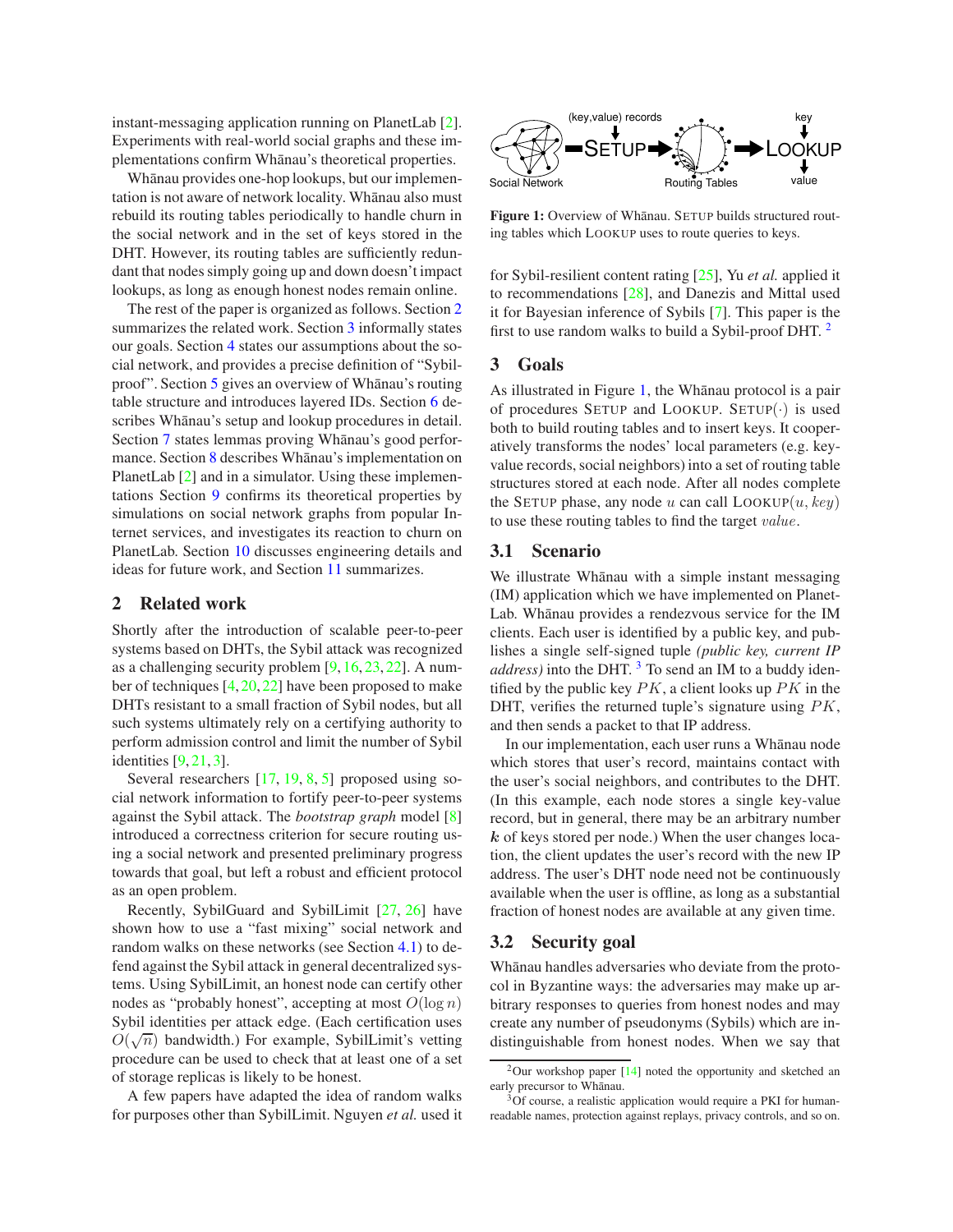Whānau is "Sybil-proof", we mean that LOOKUP has a high probability of returning the correct value, despite arbitrary attacks during both the SETUP and LOOKUP phases. (Section [4](#page-2-0) makes this definition more precise.)

The adversary can always join the DHT normally and insert arbitrary key-value pairs, including a different value for a key already in the DHT. Thus, Whānau provides availability, but not integrity: LOOKUP should find all values inserted by honest nodes for the specified key, but may also return some values inserted by the adversary. Integrity is an orthogonal concern of the application: for example, the IM application filters out any bad values by verifying the signature on the returned key-value records, and ignoring records with invalid signatures. (As an optimization, DHT nodes may opt to discard bad records proactively, since they are of no use to any client and consume resources to store and transmit.)

### <span id="page-2-4"></span>**3.3 Performance goals**

Simply flooding LOOKUP queries over all links of the social network is Sybil-resistant, but not efficient [\[8\]](#page-15-7). The adversary's nodes might refuse to forward queries, or they might reply with bogus values. However, if there exists any path of honest nodes between the source node and the target key's node through the social network, then the adversary cannot prevent each of these nodes from forwarding the query to the next. In this way, the query will always reach the target node, which will reply with the correct value. Unfortunately, a large fraction of the participating nodes are contacted for every lookup, doing  $O(n)$  work each time.

On the other hand, known one-hop DHTs are very efficient — requiring  $O(1)$  messages for lookups and  $O(\sqrt{n})$  table sizes<sup>[4](#page-2-2)</sup>— but not secure against the Sybil attack. Our goal is to combine this optimal efficiency with provable security. As a matter of policy and fairness, we believe that a node's table size and bandwidth consumption should be proportional to the node's degree (i.e., highly connected nodes should do more work than casual participants). While it is possible to adapt Whanau to different policies, this paper assumes that the goal is a proportional policy.

# <span id="page-2-0"></span>**4 Defining "Sybil-proof"**

Like previous work  $[27, 26]$  $[27, 26]$ , Whānau relies on certain features of social networks. This section describes our assumptions, outlines why they are useful, and defines what it means for a DHT to be "Sybil-proof" under these assumptions.



<span id="page-2-3"></span>**Figure 2:** The social network. A sparse cut (the dashed attack edges) separates the honest nodes from the Sybil nodes. The Sybil region's size is not well-defined, since the adversary can create new pseudonyms at will.

### <span id="page-2-1"></span>**4.1 Fast-mixing social networks**

The **social network** is an undirected graph whose nodes know their immediate neighbors. Figure [2](#page-2-3) conceptually divides the social network into two parts, an **honest region** containing all honest nodes and a **Sybil region** containing all Sybil identities. An **attack edge** is a connection between a Sybil node and an honest node. An **honest edge** is a connection between two honest nodes [\[27\]](#page-15-5). An "honest" node whose software's integrity has been compromised by the adversary is considered a Sybil node.

The key assumption is that the number of attack edges,  $g$ , is small relative to the number of honest nodes,  $n$ . As pointed out by earlier work, one can justify this **sparse cut** assumption by observing that, unlike creating a Sybil identity, creating an attack edge requires the adversary to expend social-engineering effort: the adversary must convince an honest person to create a social link to one of his Sybil identities.

Whānau's correctness will depend on the sparse cut assumption, but its performance will not depend *at all* on the number of Sybils. In fact, the protocol is totally oblivious to the structure of the Sybil region. Therefore, the classic Sybil attack, of creating many fake identities to swamp the honest identities, is ineffective.

Since we rely on the existence of a sparse cut to distinguish the honest region from the Sybil region, we also assume that there is *no* sparse cut dividing the honest region in two. Given this assumption, the honest region forms an expander graph. Expander graphs are **fast mixing**, which means that a short random walk starting from any node will quickly approach the stationary distribution [\[6\]](#page-15-23). Roughly speaking, the ending node of a random walk is a random node in the network, with a probability distribution proportional to the node's degree. The **mixing time**, w, is the number of steps a random walk must take to reach this smooth distribution. For a fast mixing network,  $w = O(\log n)$ . Section [9.1](#page-10-1) shows that graphs extracted from some real social networks are fast mixing.

<span id="page-2-2"></span><sup>&</sup>lt;sup>4</sup>If  $n = 5 \times 10^8$ , the approximate number of Internet hosts in 2010, then a table of  $\sqrt{n}$  may be acceptable for bandwidth and storage constrained devices, as opposed to a table that scales linearly with the number of hosts.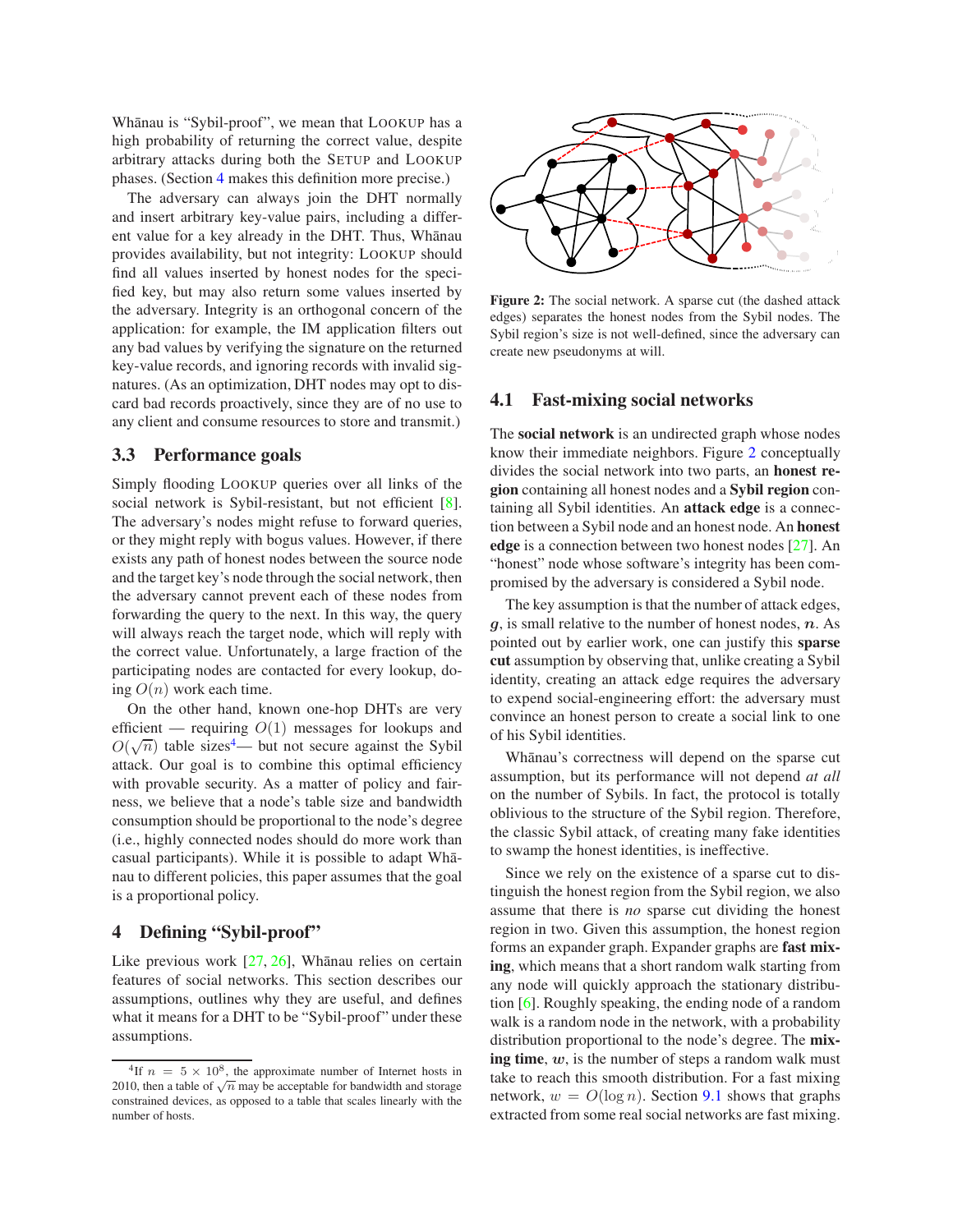|                  | Typical magnitude      | Description                    |
|------------------|------------------------|--------------------------------|
| $\boldsymbol{n}$ | arbitrary $n \geq 1$   | number of honest nodes         |
| m                | O(n)                   | number of honest edges         |
| $\overline{u}$   | $O(\log n)$            | mixing time of honest region   |
| $\boldsymbol{k}$ | arbitrary $k \geq 1/m$ | keys stored per (virtual) node |
| g                | O(n/w)                 | number of attack edges         |
| $\epsilon$       | O(qw/n)                | fraction of loser nodes        |

**Table 1:** Social network parameters used in our analysis.

### <span id="page-3-4"></span><span id="page-3-1"></span>**4.2 Sampling by random walk**

The random walk is Whānau's main building block, and is the only way the protocol uses the social network. An honest node can send out a w-step walk to sample a random node from the social network. If it sends out a large number of such walks, and the social network is fast mixing and has a sparse cut separating the honest nodes and Sybil nodes, then the resulting set will contain a large fraction of random honest nodes and a small number of Sybil nodes [\[26\]](#page-15-6). Because the initiating node cannot tell which individual samples are good and which are bad, Whānau treats all sampled nodes equally, relying only on the fact that a large fraction will be good nodes.

Some honest nodes may be near a concentration of attack edges. Such **loser nodes** have been lax about ensuring that their social connections are real people, and their view of the social graph does not contain much information. Random walks starting from loser nodes are more likely to escape into the Sybil region. As a consequence, loser nodes must do more work per lookup than winner nodes, since the adversary can force them to waste resources. Luckily, only a small fraction of honest nodes are losers, because a higher concentration of attack edges in one part of the network means a lower concentration elsewhere. Most honest nodes will be **winner nodes**.

In the stationary distribution, proportionally more random walks will land on high-degree nodes than lowdegree nodes. To handle high-degree nodes well, each Whānau participant creates one virtual node [\[24\]](#page-15-1) per social network edge. Thus, good random samples are distributed uniformly over the virtual nodes. All virtual nodes contribute equal resources to the DHT and obtain equal levels of service (i.e., keys stored/queried). This use of virtual nodes fulfils the policy goal (Section [3.3\)](#page-2-4) of allocating both workload and trust according to each person's level of participation in the social network.

### **4.3 Main security definition**

Table [1](#page-3-1) summarizes the social network parameters introduced thus far. We can now succinctly define our main security property:

**Definition.** A DHT protocol is  $(g, \epsilon, p)$ -Sybil-proof if, against an active adversary with up to  $q$  attack edges, the protocol's LOOKUP procedure succeeds with probability  $\geq p$  on any honest key, for at least  $(1 - \epsilon)n$  honest nodes.

Given a  $(q, \epsilon, 1/2)$ -Sybil-proof protocol, it is always possible to amplify the probability of success  $p$  exponentially close to 1 by, for example, running multiple independent instances of the protocol in parallel. [5](#page-3-2) For example, running  $3 \log_2 n$  instances would reduce the failure probability to less than  $1/n^3$ , essentially guaranteeing that all lookups will succeed with high probability (since there are only  $n^2$  possible source-target node pairs).

The parameter  $\epsilon$  represents the fraction of loser nodes, which is a function of the distribution of attack edges in the network. If attack edges are distributed uniformly, then  $\epsilon$  may be zero; if attack edges are clustered, then a small fraction of nodes may be losers.

We use the parameters in Table [1](#page-3-1) to analyze our protocol, but do not assume that all of them are known by the honest participants. Whānau needs order-of-magnitude estimates of  $m$ ,  $w$ , and  $k$  to choose appropriate table sizes and walk lengths. It does not need to know q or  $\epsilon$ .

Proving that a protocol is Sybil-proof doesn't imply that it cannot be broken. For example, Whanau is Sybilproof but can be broken by social engineering attacks that invalidate the assumption that there is a sparse cut between the honest and Sybil regions. Similarly, a protocol may be broken by using cryptographic attacks or attacks on the underlying network infrastructure. These are serious concerns, but these are not the Sybil attack as described by Douceur [\[9\]](#page-15-0). Whānau's novel contribution is that it is the first DHT protocol totally insensitive to the number of Sybil identities.

## <span id="page-3-0"></span>**5** Overview of Whanau

<span id="page-3-3"></span>This section outlines Whānau's main characteristics.

### **5.1 Challenge**

The Sybil attack poses three main challenges for a structured DHT. First, structured DHTs forward queries using small routing tables at each node. Simply by creating many cheap pseudonyms, an attacker will occupy many of these table entries and can disrupt queries [\[23\]](#page-15-2).

Second, a new DHT node builds and maintains its routing tables by querying its neighbors' tables. An attacker can reply to these queries with only its own nodes. Over time, this increases the fraction of table entries the attacker occupies [\[22\]](#page-15-16).

Third, DHTs assign random IDs to nodes and apply hash functions to keys in order to spread load evenly. By applying repeated guess-and-check, a Sybil attacker can choose its own IDs and bypass these mechanisms. This enables **clustering attacks** targeted at a specific key. For example, if the adversary inserts many keys near the targeted key, then it might overflow the tables of honest nodes responsible for storing that part of the key space.

<span id="page-3-2"></span> $5$ For Whānau, it turns out to be more efficient to increase the routing table size instead of running multiple parallel instances.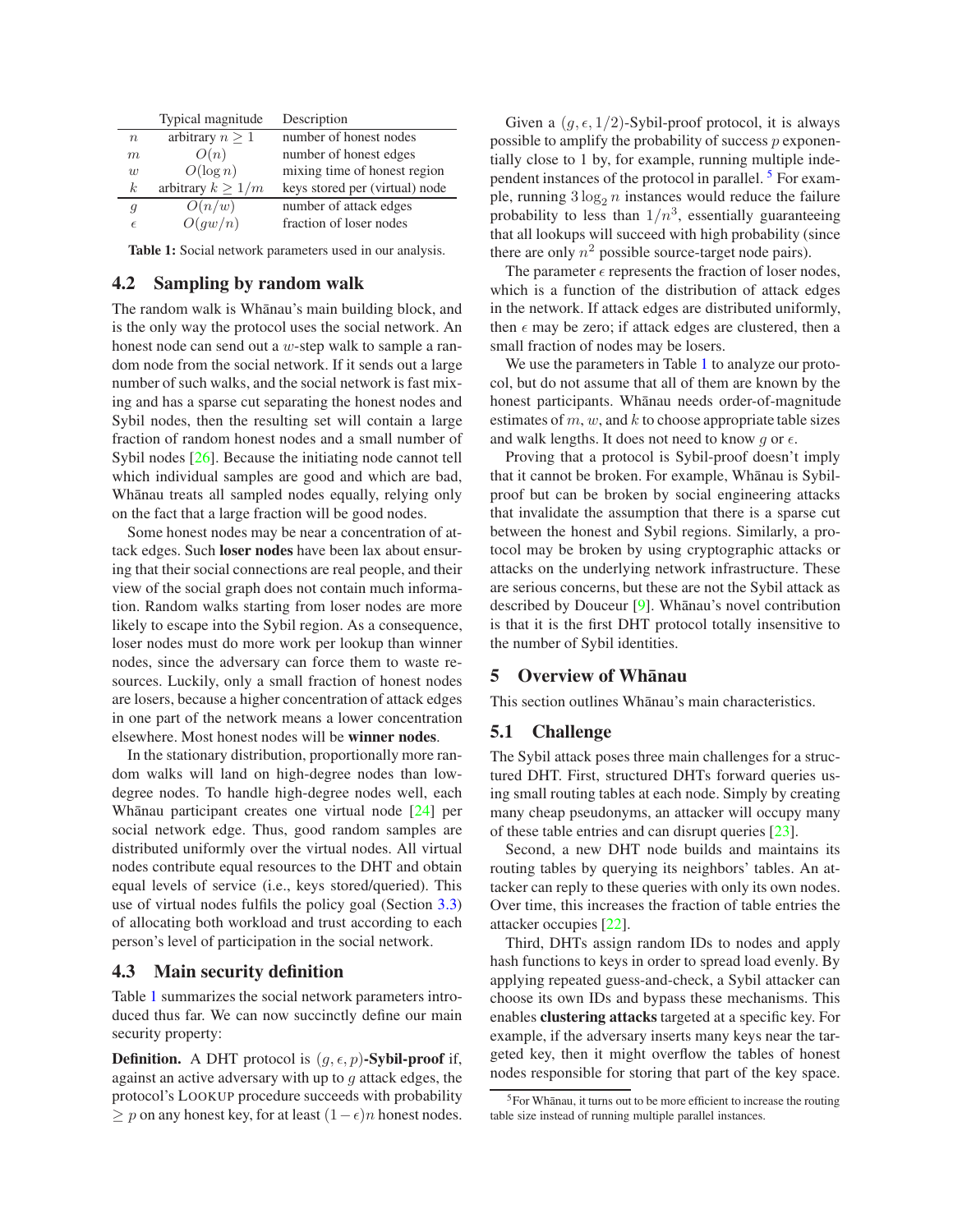Alternatively, the adversary might choose all its IDs to fall near the targeted key. Then, honest nodes might have to send many useless query messages to Sybil nodes before eventually querying an honest node.

### **5.2 Strawman protocol**

To illustrate how random walks apply to the problem of Sybil-proof DHT routing, consider the following strawman protocol. In the setup phase, each node initiates  $r = O(\sqrt{km})$  independent length-w random walks on the social network. It collects a random key-value record from the final node of each walk, and stores these nodes and records in a local table.

To perform a lookup, a node  $u$  consults its local record table. If the key is not in this table (which is likely),  $u$ broadcasts the key to the  $O(\sqrt{km})$  nodes  $v_1, \ldots, v_r$  in its table. If those nodes' tables are sufficiently large, with high probability, at least one node  $v_i$  will have the needed key-value record in its local table.

The strawman protocol shows how random walks address the first and second challenges above. If the number of attack edges is small, most random walks stay within the honest region. Thus, the local tables contain mostly honest nodes and records. Furthermore, nodes use only random walks to build their tables: they never look at each other's tables during the setup process. As a result, the adversary's influence does not increase over time.

The strawman sidesteps the third challenge by eschewing node IDs entirely, but this limits its efficiency. Lookups are "one-hop" in the sense that the ideal lookup latency is a single network round-trip. However, since each lookup sends a large number of messages, performance will become limited by network bandwidth and CPU load as the network size scales up. By adding structure, we can improve performance. The main challenge is to craft the structure in such a way that it cannot be exploited by a clustering attack.

## <span id="page-4-1"></span>**5.3 Whanau's global structure ¯**

Whānau's structure resembles other DHTs such as Chord [\[24\]](#page-15-1), SkipNet [\[12\]](#page-15-24), and Kelips [\[11\]](#page-15-11). Like Skip-Net and Chord, Whānau assumes a given, global, circular ordering  $\prec$  on keys (e.g., lexical ordering). The notation  $x_1 \prec x_2 \prec \cdots \prec x_z$  means that for any indexes  $i < j < k$ , the key  $x_j$  is on the arc  $(x_i, x_k)$ .

**No metric space.** Like SkipNet, but unlike Chord and many other DHTs, Whanau does *not* embed the keys into a metric space using a hash function. If Whānau were to use a hash function to map keys into a metric space, an adversary could use guess-and-check to construct many keys that fall between any two neighboring honest keys. This would warp the distribution of keys in the system and defeat the purpose of the hash function. Therefore, Whanau has no *a priori* notion of "distance" between two keys; it can determine only if one key falls between two other keys. This simple ordering provides some structure (e.g., a node can have a successor table), but still requires defenses to clustering attacks.

**Fingers and successors.** Most structured DHTs have routing tables with both "far pointers", sometimes called *fingers*, and "near pointers", called *leaves* or *successors*. Whanau follows this pattern. All nodes have **layered IDs** (described below) which are of the same data type as the keys. Each node's **finger table** contains  $O(\sqrt{km})$  pointers to other nodes with IDs spaced evenly over the key space. Likewise, each node's **successor table** contains the  $O(\sqrt{km})$  honest key-value records immediately following its ID. Finger tables are constructed simply by sending out  $O(\sqrt{km})$  random walks, collecting a random sample of (honest and Sybil) nodes along with their layered IDs. Successor tables are built using a more complex sampling procedure (described in Section [6.1\)](#page-5-1).

Together, an honest node's finger nodes' successor tables cover the entire set of honest keys, with high probability. This structure enables fast one-hop lookups: simply send a query message to a finger node preceding the target key. The chosen finger is likely to have the needed record in its successor table. (If not, a few retries with different fingers should suffice.) In contrast with the strawman protocol above, this approach uses a constant number of messages on average, and  $O(\log n)$  messages (which may be sent in parallel) in the worst case.

Layered IDs. Whanau defends against clustering attacks using **layers**, illustrated in Figure [3.](#page-4-0) Each node uses a random walk to choose a random key as its layer-0 ID. This ensures that honest nodes' layer-0 IDs are distributed evenly over the keys stored by the system.

To pick a layer-1 ID, each node picks a random entry from its own layer-0 finger table and uses that node's ID. To pick a layer-2 ID, each node takes a random layer-1 finger's ID, and so on for each of the  $\ell = O(\log km)$  lay-



<span id="page-4-0"></span>**Figure 3:** Honest IDs (black dots) in layer 0 are uniformly distributed over the set of keys (X axis), while Sybil IDs (red dots) may cluster arbitrarily. Honest nodes choose their layer  $i + 1$ IDs from the set of all layer  $i$  IDs (honest and Sybil). Thus, most layers are balanced. Even if there is a clustering attack on a key, it will always be easy to find an honest finger near the key using a random sampling procedure.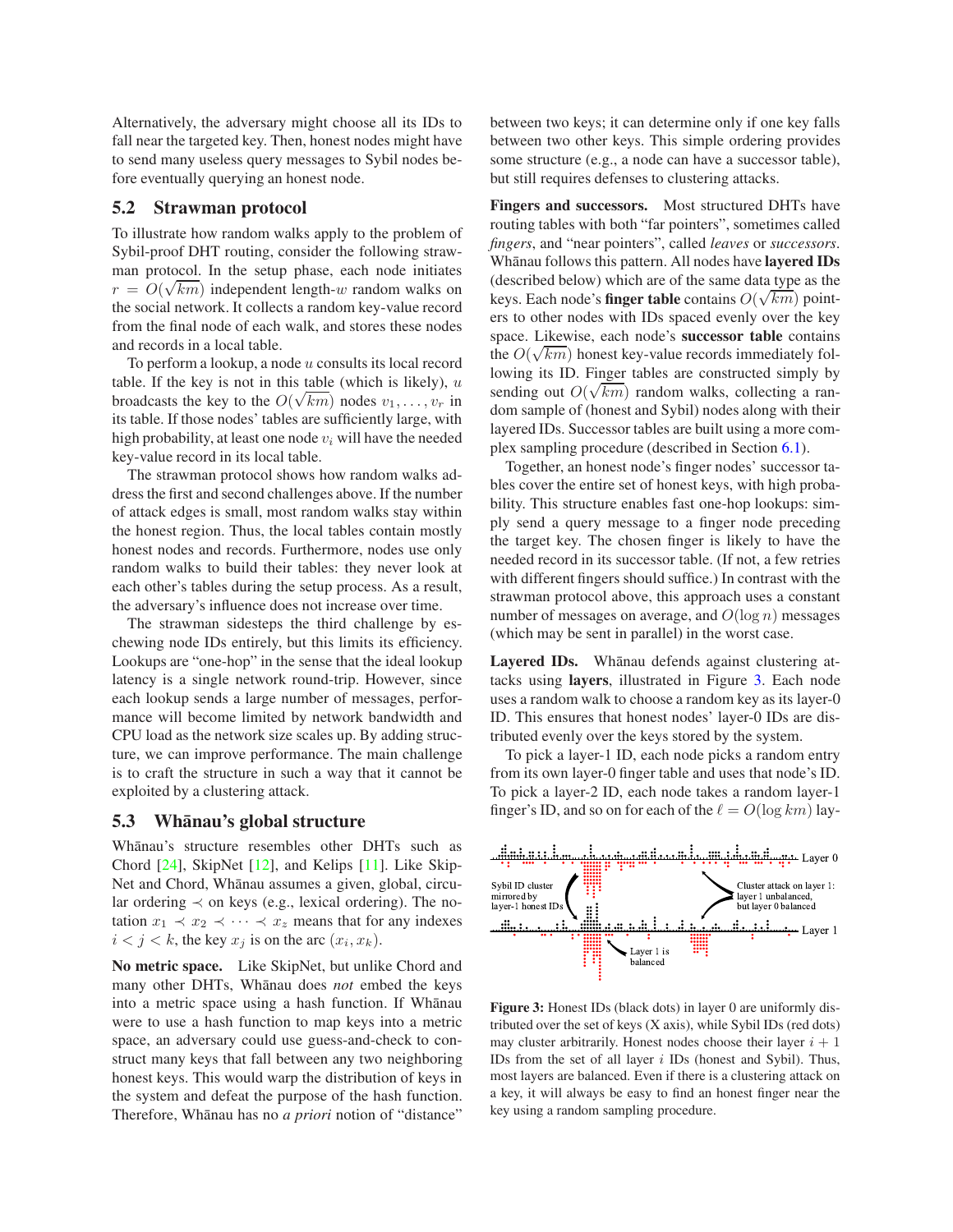ers. In the end, each node is present at, and must collect successor tables for,  $\ell$  positions in the key space.

Layers defend against key clustering and ID clustering attacks. If the attacker inserts many keys near a target key, this will simply cause more honest nodes to choose layer-0 IDs in that range. The number of keys the attacker can insert is limited by the number of attack edges. Thus, a key clustering attack only shifts around the honest nodes' IDs without creating any hot or cold spots.

Nodes choose their own IDs; thus, if the attacker chooses all its layer-0 IDs to fall immediately before a target key, it might later be difficult to find an honest finger near the key. However, if the adversary manages to supply an honest node  $u$  with many clustered layer-0 IDs, then this increases the probability that  $u$  will pick one of these clustered IDs as its own layer-1 ID. As a result, the distribution of honest layer-1 IDs tends to mimic any clusters in the Sybil layer-0 IDs. This increases the honest nodes' presence in the adversary-chosen range, and increases the likelihood that layer 1 finger tables are balanced between honest and Sybil nodes.

The same pattern of balance holds for layers 2 through ℓ−1. As long as most layers have a good ratio of honest to Sybil IDs in every range, random sampling (as described in Section [6.2\)](#page-7-1) can find honest fingers near any target key.

# **5.4 Churn**

There are three sources of churn that Whānau must handle. First, computers may become temporarily unavailable due to network failures, mobility, overload, crashes, or being turned off daily. We call this **node churn**. Whanau builds substantial redundancy into its routing tables to handle Sybil attacks, and this same redundancy is sufficient to handle temporary node failures. Section [9.5](#page-14-1) shows that increasing node churn results in a modest additional overhead.

The second source of churn is changes to the social relationships between participants. This **social churn** results in adding or deleting social connections. A single deleted link doesn't impact Whānau's performance, as long as the graph remains fast mixing and neither endpoint became malicious. (If one did become malicious, it would be treated as an attack edge.) However, Whanau doesn't immediately react to social churn, and can only incorporate added links by rebuilding its routing tables. Nodes which leave the DHT entirely are not immediately replaced. Therefore, until SETUP is invoked, the routing tables, load distribution, and so on will slowly become less reflective of the current social network, and performance will slowly degrade.

Social network churn occurs on a longer time scale than node churn. For example, data from Mislove *et al.* indicates that the Flickr social network's half-life is approximately 6 weeks [\[18\]](#page-15-25). Running SETUP every day, or every few minutes, would keep Whānau closely in sync with the current social graph.

The final and most challenging source of churn is changes to the set of keys stored in the DHT. This **key churn** causes the distribution of keys to drift out of sync with the distribution of finger IDs. Reacting immediately to key additions and deletions can create "hot spots" in successor tables; this can only be repaired by re-running SETUP. Thus, in the worst case, newly stored keys will not become available until the tables are rebuilt. For some applications — like the IM example, in which each node only ever stores one key — this is not a problem as long as tables are refreshed daily. Other applications may have application-specific solutions.

Unlike key churn, turnover of values does not present a challenge for Whānau: updates to the value associated with a key may always be immediately visible. For example, in the IM application, a public key's current IP address can be changed at any time by the record's owner. Value updates are not a problem because Whānau does not use the value fields when building its routing tables.

Key churn presents a trade-off between the bandwidth consumed by rebuilding tables periodically and the delay from a key being inserted to the key becoming visible. This bandwidth usage is similar to stabilization in other DHTs; however, insecure DHTs can make inserted keys visible immediately, since they do not worry about clustering attacks. We hope to improve Whānau's responsiveness to key churn; we outline one idea in Section [10.](#page-14-0)

#### <span id="page-5-0"></span>**6 The Whanau protocol ¯**

<span id="page-5-1"></span>This section defines SETUP and LOOKUP in detail.

### **6.1 Setup**

The SETUP procedure takes each node's social connections and the local key-value records to store as inputs, and constructs four routing tables:

- $ids(u, i): u$ 's layer-i ID, a random key x.
- fingers $(u, i)$ : u's layer-i fingers as (id, address) pairs.
- $succ(u, i)$ : u's layer-i successor (key, value) records.
- $db(u)$ : a sample of records used to construct succ.

The global parameters  $r_f$ ,  $r_s$ ,  $r_d$ , and  $\ell$  determine the sizes of these tables; SETUP also takes an estimate of the mixing time  $w$  as a parameter. Typically, nodes will have a fixed bandwidth and storage budget to allocate amongst the tables. Section [7](#page-7-0) and Section [9](#page-10-0) will show how varying these parameters impacts Whānau's performance.

The SETUP pseudocode (Figure [4\)](#page-6-0) constructs the routing tables in  $\ell+1$  phases. The first phase sends out  $r_d$  random walks to collect a sample of the records in the social network and stores them in the db table. These samples are used to build the other tables. The db table has the good property that each honest node's stored records are frequently represented in other honest nodes' db tables.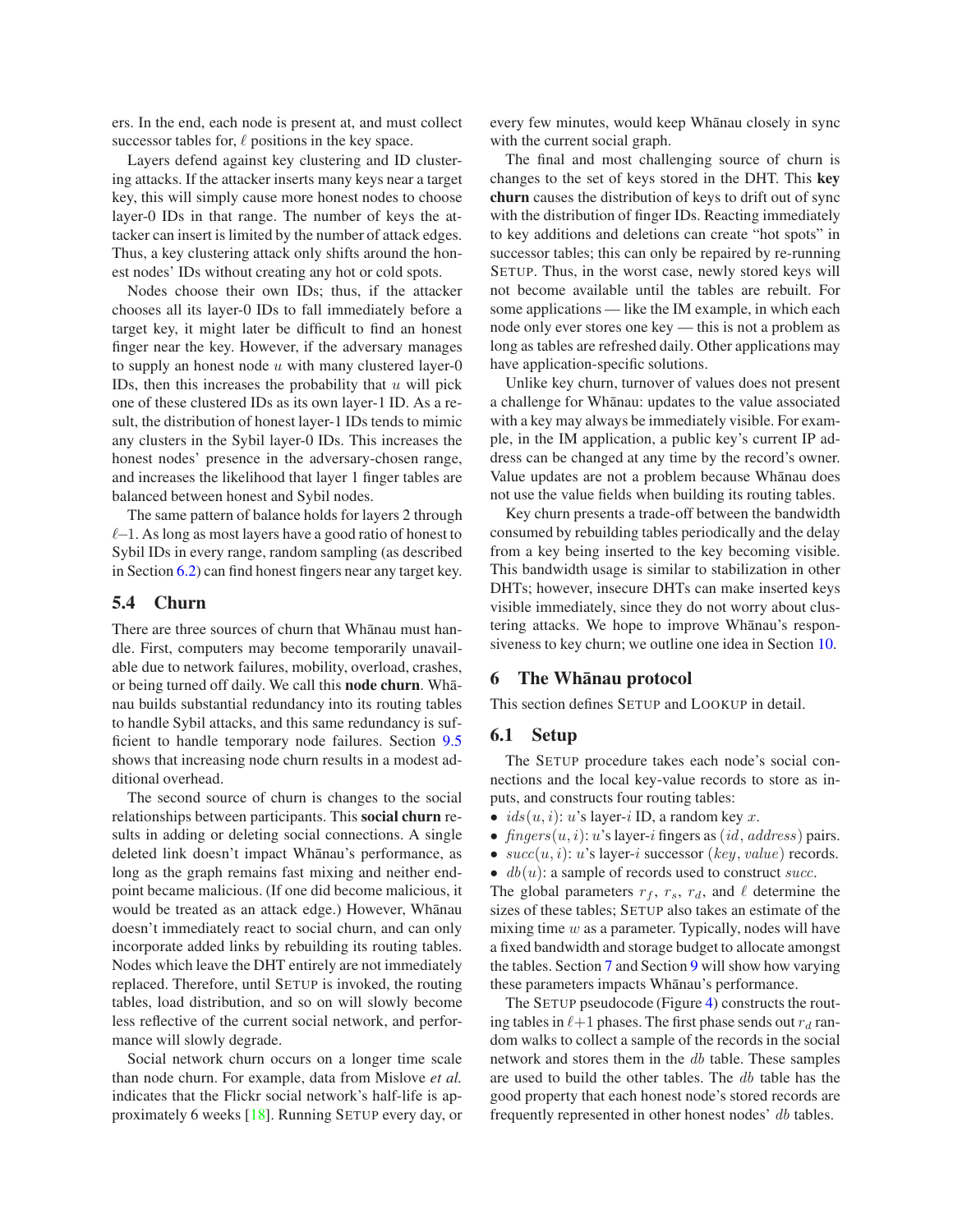SETUP (stored-records(·), neighbors(·);  $w, r_d, r_f, r_s, \ell$ ) **for** each node u **do**  $db(u) \leftarrow$  SAMPLE-RECORDS $(u, r_d)$ **for**  $i \leftarrow 0$  **to**  $\ell - 1$  **do for** each node u **do**  $ids(u, i) \leftarrow \text{CHOOSE-ID}(u, i)$  $fingers(u, i) \leftarrow \text{FINGERS}(u, i, r_f)$  $succ(u, i) \leftarrow \text{SUCESSORS}(u, i, r_s)$  **return** fingers, succ SAMPLE-RECORDS $(u, r_d)$ **for**  $j \leftarrow 1$  **to**  $r_d$ **do**  $v_i \leftarrow$  RANDOM-WALK $(u)$  $(key_j, value_j) \leftarrow \text{SAMPLE-RECORD}(v_j)$ **return**  $\{(key_1, value_1), \ldots, (key_{r_d}, value_{r_d})\}$  $S$ AMPLE-RECORD $(u)$  $(key, value) \leftarrow$  RANDOM-CHOICE(stored-records $(u)$ ) **return** (key, value)  $\text{RANDOM-WALK}(u_0)$ **for**  $j \leftarrow 1$  **to** w **do**  $u_j \leftarrow$  RANDOM-CHOICE(neighbors $(u_{j-1})$ ) **return**  $u_w$  $CHOOSE-ID(u, i)$ 1 **if**  $i = 0$ **then**  $(key, value) \leftarrow$  RANDOM-CHOICE $(db(u))$  **return** key **else**  $(x, f) \leftarrow$  RANDOM-CHOICE(fingers(u, i – 1)) 5 **return** x  $FINGERS(u, i, r_f)$ **for**  $j \leftarrow 1$  **to**  $r_f$ **do**  $v_i \leftarrow$  RANDOM-WALK $(u)$  $x_i \leftarrow ids(v_i, i)$ **return**  $\{(x_1, v_1), \ldots, (x_{r_f}, v_{r_f})\}$  $SUCCESSORS(u, i, r_s)$ **for**  $j \leftarrow 1$  **to**  $r_s$ **do**  $v_i \leftarrow$  RANDOM-WALK $(u)$  $R_j \leftarrow \text{SUCCESSORS-SAMPLE}(v_j, ids(u, i))$ **return**  $R_1 \cup \cdots \cup R_{r_s}$  $SUCCESORS-SAMPLE(u, x<sub>0</sub>)$  $\{(key_1, value_1), \ldots, (key_{r_d}, value_{r_d})\} \leftarrow db(u)$ (sorted so that  $x_0 \preceq key_1 \preceq \cdots \preceq key_{r_d} \prec x_0$ ) **return**  $\{(key_1, value_1), \ldots, (key_t, value_t)\}$  (for small t)

**Figure 4:** SETUP procedure to build structured routing tables. Each function's first parameter is the node it executes on.

<span id="page-6-0"></span>The remaining phases are used to construct the  $\ell$  layers. For each layer i, SETUP chooses each node's IDs and constructs its successor and finger tables. The layer-0 ID is chosen by picking a random key from  $db$ . Higher-layer IDs and finger tables are defined mutually recursively. FINGERS( $u$ ,  $i$ ,  $r_f$ ) sends out  $r_f$  random walks and collects the resulting nodes and  $i<sup>th</sup>$  layered IDs into u's  $i<sup>th</sup>$ layer finger table. For  $i > 0$ , CHOOSE-ID $(u, i)$  chooses  $u$ 's i<sup>th</sup> layered ID by picking a random finger ID stored in u's  $(i - 1)$ <sup>th</sup> finger table. As explained in Section [5.3,](#page-4-1) this causes honest IDs to cluster wherever Sybil IDs have clustered, ensuring a rough balance between good fingers and bad fingers in any given range of keys.

Once a node has its ID for a layer, it must collect the successor list for that ID. It might seem that we could solve this the same way Chord does, by bootstrapping off LOOKUP to find the ID's first successor node, then asking it for its own successor list, and so on. However, as pointed out in Section [5.1,](#page-3-3) this recursive approach would enable the adversary to fill up the successor tables with bogus records over time. To avoid this, Whanau fills each node's succ table without using any other node's succ table; instead, it uses only the db tables.

The information about any layered ID's successors is spread around the db tables of many other nodes, so the SUCCESSORS subroutine must contact many nodes and collect little bits of the successor list together. The straightforward way to do this is to ask each node  $v$  for the closest record in  $db(v)$  following the ID.

The SUCCESSORS subroutine repeatedly calls SUCCESSORS-SAMPLE  $r<sub>s</sub>$  times, each time accumulating a few more potential-successors. SUCCESSORS-SAMPLE works by contacting a random node and sending it a query containing the ID. The queried node v, if it is honest, sorts all of the records in its local  $db(v)$ by key, and then returns the closest few records to the requestor's ID. The precise number t of records sampled does not matter for correctness, so long as  $t$  is small compared to  $r_d$ . Section [7'](#page-7-0)s analysis simply lets  $t = 1$ .

This successor sampling technique ensures that for appropriate values of  $r_d$  and  $r_s$ , the union of the repeated queries will contain all the desired successor records. Section [7.1](#page-8-0) will state this quantitatively, but the intuition is as follows. Each SUCCESSORS-SAMPLE query is an independent and random sample of the set of keys in the system which are near the ID. There may be substantial overlap in the result sets, but for sufficiently large  $r<sub>s</sub>$ , we will eventually receive all immediate successors. Some of the records returned will be far away from the ID and thus not really successors, but they will show up only a few times. Likewise, bogus results returned by Sybil nodes consume some storage space, but do not affect correctness, since they do not prevent the true successors from being found.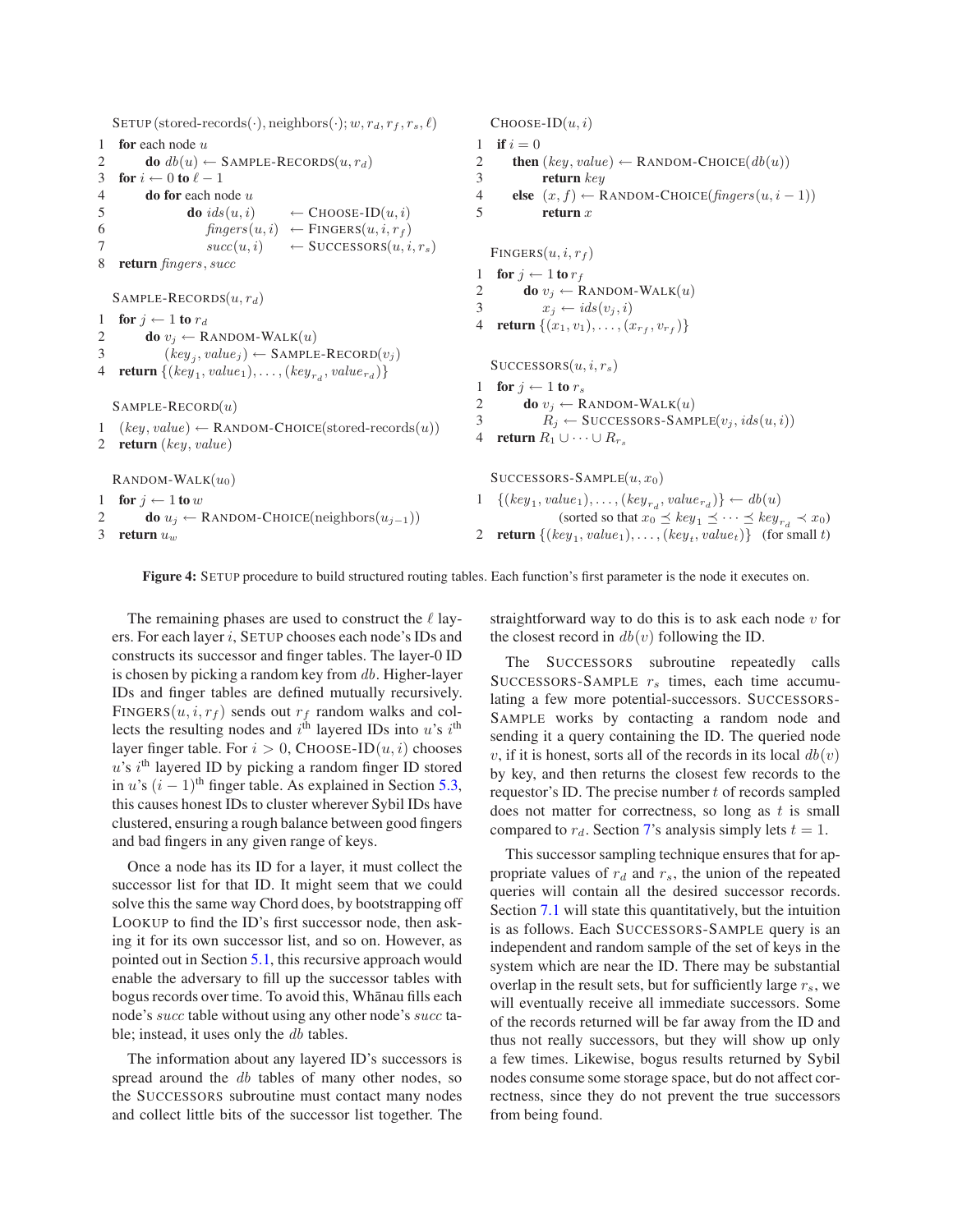$Loop(u, key)$  $1 \quad v \leftarrow u$ **repeat** value  $\leftarrow \text{TRY}(v, key)$  $v \leftarrow$  RANDOM-WALK $(u)$  **until** TRY found valid value, or hit retry limit **return** value  $TRY(u, key)$  $1 \quad \{(x_1, f_1), \ldots, (x_{r_f}, f_{r_f})\} \leftarrow \text{fingers}(u, 0)$ (sorted so  $key \leq x_1 \leq \cdots \leq x_{r_f} \prec key$ )  $j \leftarrow r_f$ **repeat**  $(f, i) \leftarrow$  CHOOSE-FINGER $(u, x_j, key)$  $value \leftarrow \text{Query}(f, i, key)$  $j \leftarrow j - 1$  **until** QUERY found valid value, or hit retry limit **return** value CHOOSE-FINGER $(u, x_0, \text{key})$ **for**  $i \leftarrow 0$  **to**  $\ell - 1$ **do**  $F_i \leftarrow \{ (x, f) \in \text{fingers}(u, i) \mid x_0 \preceq x \preceq \text{key} \}$ *i* ← RANDOM-CHOICE({ $i \in \{0, ..., \ell-1\}$  |  $F_i$  non-empty})  $(x, f) \leftarrow$  RANDOM-CHOICE $(F_i)$ **return**  $(f, i)$ 

 $\text{Query}(u, i, key)$ 

```
1 if (key, value) \in succ(u, i) for some value
```

```
2 then return value
```

```
3 else error "not found"
```

```
Figure 5: LOOKUP procedure to retrieve a record by key.
```
<span id="page-7-2"></span>In order to process requests quickly, each node should sort its finger tables by ID and its successor tables by key.

## <span id="page-7-1"></span>**6.2 Lookup**

The basic goal of the LOOKUP procedure is to find a finger node which is honest and which has the target record in its successor table. The SETUP procedure ensures that any honest finger  $f$  which is "close enough" to the target key y will have  $y \in succ(f)$ . Since every finger table contains many random honest nodes, each node is likely to have an honest finger which is "close enough" (if  $r_f$  is big enough). However, if the adversary clusters IDs near the target key, then LOOKUP might have to waste many queries to Sybil fingers before finding this honest finger. LOOKUP's pseudocode (Figure [5\)](#page-7-2) chooses fingers carefully to foil this category of attack.

To prevent the adversary from focusing its attack on a single node's finger table, LOOKUP tries first using its own finger table, and, if that fails, repeatedly chooses a random delegate and retries the search from there.

The TRY subroutine searches the finger table for the closest layer-zero ID  $x_0$  to the target key key. It then chooses a random layer  $i$  to try, and a random finger  $f$ whose ID in that layer lies between  $x_0$  and the target key. TRY then queries f for the target key.

If there is no clustering attack, then the layer-zero ID  $x_0$  is likely to be an honest ID; if there is a clustering attack, that can only make  $x_0$  become closer to the target key. Therefore, in *either* case, any honest finger found between  $x_0$  and key will be close enough to have the target record in its successor table.

Only one question remains: how likely is CHOOSE-FINGER to pick an honest finger versus a Sybil finger? Recall from Section [5.3](#page-4-1) that, during SETUP, if the adversary clustered his IDs in the range  $[x_0, key]$  in layer i, then the honest nodes tended to cluster in the same range in layer  $i + 1$ . Thus, the adversary's fingers cannot dominate the range in the majority of layers. Now, the layer chosen by CHOOSE-FINGER is random — so, probably not dominated by the adversary — and therefore, a finger chosen from that layer is likely to be honest.

In conclusion, for most honest nodes' finger tables, CHOOSE-FINGER has a good probability of returning an honest finger which is close enough to have the target key in its successor table. Therefore, LOOKUP should almost always succeed after only a few calls to TRY.

## <span id="page-7-0"></span>**7** Analysis of Whanau's performance

For the same reason as a flooding protocol, Whānau's LOOKUP will always eventually succeed if it runs for long enough: some random walk (LOOKUP, line [3\)](#page-7-1) will find the target node. However, the point of Whānau's added complexity is to improve lookup performance beyond a flooding algorithm. This section sketches the reasoning why LOOKUP uses  $O(1)$  messages to find any target key, leaving out most proofs; more detailed proofs can be found in an accompanying technical report [\[15\]](#page-15-26).

To the definitions in Section [4,](#page-2-0) we will add a few more in order to set up our analysis.

**Definition** (good sample probability). Let  $p$  be the probability that a random walk starting from a winner node returns a good sample (a random honest node). p decreases with the number of attack edges g. Specifically, we have previously shown that  $p \ge \frac{1}{2} \left( 1 - \frac{gw}{\epsilon n} \right)$  for any  $\epsilon$  [\[15\]](#page-15-26). We are interested in the case where  $g < \frac{\epsilon n}{2w}$  =  $O(\frac{n}{w})$ . In this case, we have that  $p > 1/4$ , so a substantial fraction of random walks return good samples.

**Definition** ("the database"). Let  $D$  be the disjoint union of all the honest nodes' db tables:

$$
\mathcal{D} \stackrel{\text{\tiny def}}{=} \biguplus_{\text{honest } u} db(u)
$$

Intuitively, we expect honest nodes' records to be heavily represented in  $D$ . D has exactly  $r_d m$  elements; we expect at least  $(1 - \epsilon)pr_d m$  of those to be from honest nodes.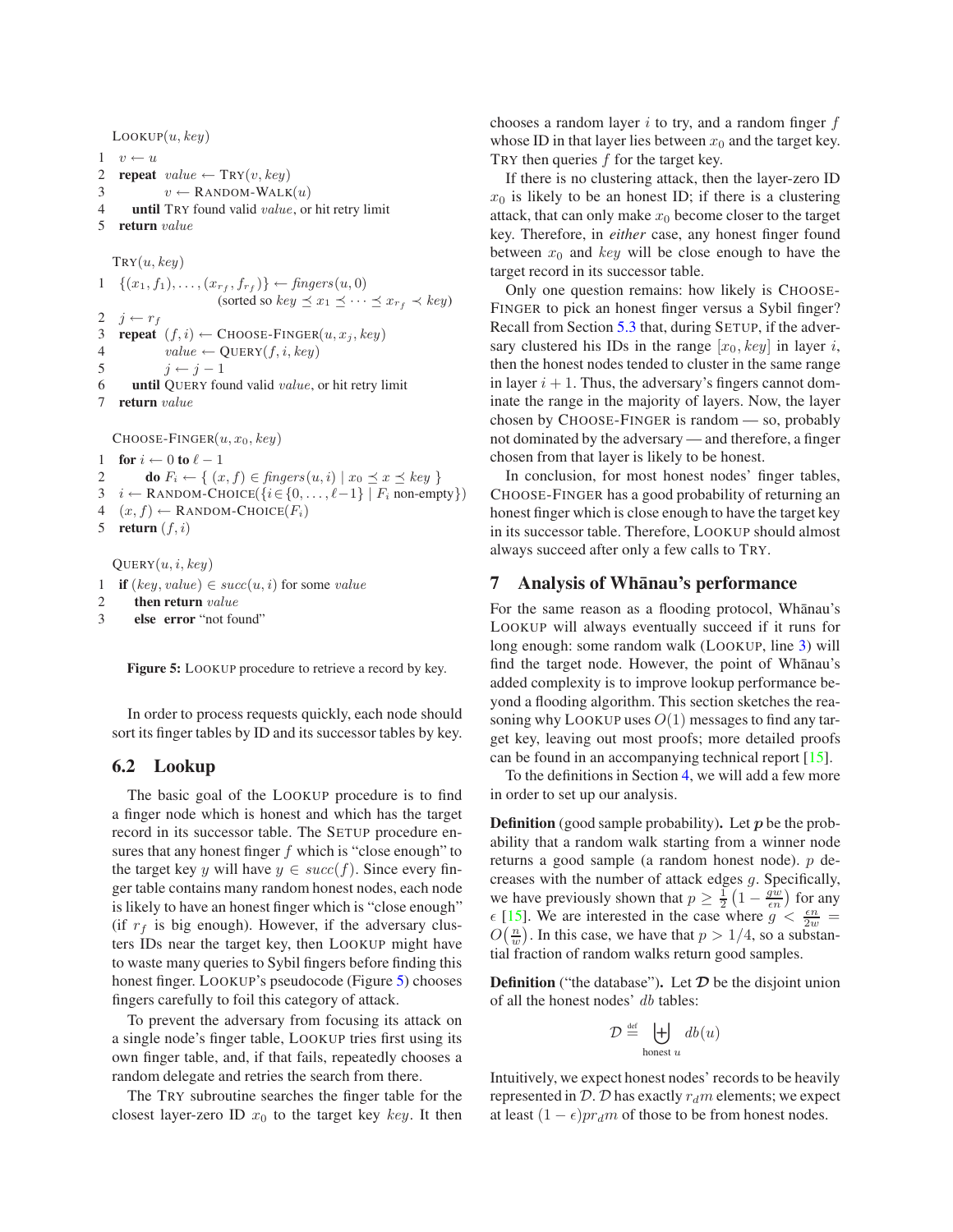**Definition** (distance metric  $d_{xy}$ ). Recall from Section [5.3](#page-4-1) that Wh¯anau has no *a priori* notion of distance between two keys. However, with the definition of  $D$ , we can construct an *a posteriori* distance metric.

Let  $\mathcal{D}_{xy} \triangleq \{z \in \mathcal{D} \mid x \preceq z \prec y\}$  be all the records (honest and Sybil) in  $D$  on the arc  $[x, y)$ . Then define

$$
d_{xy} \stackrel{\text{def}}{=} \frac{|\mathcal{D}_{xy}|}{|\mathcal{D}|} = \frac{|\mathcal{D}_{xy}|}{r_d m} \in [0, 1)
$$

Note that  $d_{xy}$  is not used (or indeed, observable) by the protocol; we use it only in the analysis.

### <span id="page-8-0"></span>**7.1 Winner successor tables are correct**

Recall that SETUP (Figure [4\)](#page-6-0) uses the SUCCESSORS subroutine, which calls SUCCESSORS-SAMPLE  $r_s$  times, to find all the honest records in  $D$  immediately following an ID x. Consider an arbitrary successor key  $y \in \mathcal{D}$ . If the  $r_d$  and  $r_s$  are sufficiently large, and  $d_{xy}$  is sufficiently small, then  $y$  will almost certainly be returned by some call to SUCCESSORS-SAMPLE. Thus, any winner node u's table  $succ(u, i)$  will ultimately contain all records y close enough to the ID  $x = ids(u, i)$ .

**Lemma.** *Call* SUCCESSORS-SAMPLE $(x)$   $r_s$  *times. We then have (for*  $r_d$ ,  $d_{xy}^{-1} \gg 1$  *and*  $r_s \ll n$ ) *a* Prob[*fail*] *of*:

$$
\text{Prob}[y \notin succ(u, i)] \le \left[1 - \frac{(1 - \epsilon)p}{1 + \frac{km}{pra}} e^{-r_d d_{xy}}\right]^{r_s}
$$

*Under the simplifying assumption*  $r_d < d_{xy}^{-1} \ll km$ :

$$
\text{Prob}[y \notin succ(u, i)] \le e^{-e(1-\epsilon)p^2 \frac{r_s r_d}{km}} \tag{1}
$$

We can intuitively interpret this result as follows: to get a complete successor table with high probability, we need  $r_s r_d = \Omega(km \log km)$ . This is related to the Coupon Collector's Problem: the SUCCESSORS subroutine examines  $r_s r_d$  random elements from  $\mathcal{D}$ , and it must examine the entire set of  $km$  honest records.

### **7.2 Layer zero IDs are evenly distributed**

Consider an arbitrary winner  $u$ 's layer-zero finger table  $\mathcal{F}_0 = \text{fingers}(u, 0)$ : approximately  $\text{pr}_f$  of the nodes in  $\mathcal{F}_0$  will be random honest nodes. Picking a random honest node  $f \in \mathcal{F}_0$  and then picking a random key from  $db(f)$  is the same as picking a random key from D. Thus,  $pr_f$  of the IDs in  $\mathcal{F}_0$  are random keys from  $\mathcal{D}$ . For any keys  $x, y \in \mathcal{D}$ , the probability that a random honest finger's layer-zero ID falls in the range  $[x, y)$  is simply  $d_{xy}$ .

**Lemma.** With  $r_f$  fingers, we have a Prob[fail] of:

Prob[no layer-0 finger in  $[x, y] \leq (1 - d_{xy})^{pr_f}$  (2)

*We expect to find approximately*  $pr_f d_{xy}$  *of these honest fingers with IDs in the range*  $[x, y)$ *.* 

We can intuitively interpret this result as follows: to see  $\Omega(1)$  fingers in [x, y] with high probability, we need  $r_f = \Omega(\log m/d_{xy})$ . In other words, large finger tables enable nodes to find a layer-0 finger in any small range of keys. Thus layer-0 finger tables tend to cover D evenly.

#### <span id="page-8-4"></span>**7.3 Layers are immune to clustering**

The adversary may attack the finger tables by clustering its IDs. CHOOSE-ID line [4](#page-5-1) causes honest nodes to respond by clustering their IDs on the same keys.

Pick any keys  $x, y \in \mathcal{D}$  sufficiently far apart that we expect at least one layer-zero finger ID in  $[x, y)$  with high probability (as explained above). Let  $\beta_i$  ("bad fingers") be the average (over winners nodes' finger tables) of the number of Sybil fingers with layer-i IDs in  $[x, y)$ . Likewise, let  $\gamma_i$  ("good fingers") be the average number of winner fingers in  $[x, y)$ . Define  $\mu \stackrel{\text{def}}{=} (1 - \epsilon)p$ .

**Lemma.** *The number of good fingers in*  $(x, y)$  *is proportional to the total number of fingers in the previous layer:*

$$
\gamma_{i+1} \geq \mu(\gamma_i + \beta_i)
$$

**Corollary.** Let the density  $\rho_i$  of winner fingers in layer i *be*  $\rho_i \stackrel{\text{def}}{=} \gamma_i/(\gamma_i + \beta_i)$ *. Then*  $\prod_{i=0}^{\ell-1} \rho_i \ge \mu^{\ell-1}/(1-\mu)r_f$ *.* 

Because the density of winner fingers  $\rho_i$  is bounded below, this result means that the adversary's scope to affect  $\rho_i$  is limited. The adversary may strategically choose any values of  $\beta_i$  between zero and  $(1 - \mu)r_f$ . However, the adversary's strategy is limited by the fact that if it halves the density of good nodes in one layer, the density of good nodes in another layer will necessarily double.

<span id="page-8-5"></span>**Theorem.** *The average layer's density of winner fingers is at least*  $\bar{\rho} \stackrel{\text{def}}{=} \frac{1}{\ell} \sum_{i=0}^{\ell-1} \rho_i \geq \frac{\mu}{e} \left[ (1-\mu)\mu r_f \right]^{-\frac{1}{\ell}}$ .

Observe that as  $\ell \rightarrow 1$ , the average layer's density of good fingers shrinks exponentially to  $O(1/r_f)$ , and that as  $\ell \to \infty$ , the density of good fingers asymptotically approaches the limit  $\mu/e$ . We can get  $\bar{\rho}$  within a factor of  $e$  of this ideal bound by setting the number of layers  $\ell$  to

<span id="page-8-1"></span>
$$
\ell = \log\left[ (1 - \mu)\mu r_f \right] \tag{3}
$$

For most values of  $\mu \in [0, 1]$ ,  $\ell \approx \log r_f$ . However, when  $\mu$  approaches 1 (no attack) or 0 (strong attack),  $\ell \rightarrow 1$ .

### **7.4 Main result: lookup is fast**

The preceding sections' tools enable us to prove that Whānau uses a constant number of messages per lookup.

**Theorem** (Main theorem). *Define*  $\kappa = \text{kme}/(1 - \epsilon)p^3$ . *Suppose that we pick*  $r_s$ ,  $r_f$ ,  $r_d$ , and  $\ell$  *so that* [\(3\)](#page-8-1) *and* [\(4\)](#page-8-2) *are satisfied, and run* SETUP *to build routing tables.*

<span id="page-8-2"></span>
$$
r_s r_f > \frac{r_s r_d}{p} > \kappa \tag{4}
$$

<span id="page-8-3"></span>*Now run* LOOKUP *on any valid key* y*. Then, a single iteration of* TRY *succeeds with probability better than* Prob[ $success$ ] >  $\frac{1}{20}(1 - \epsilon)p = \Omega(1)$ *.*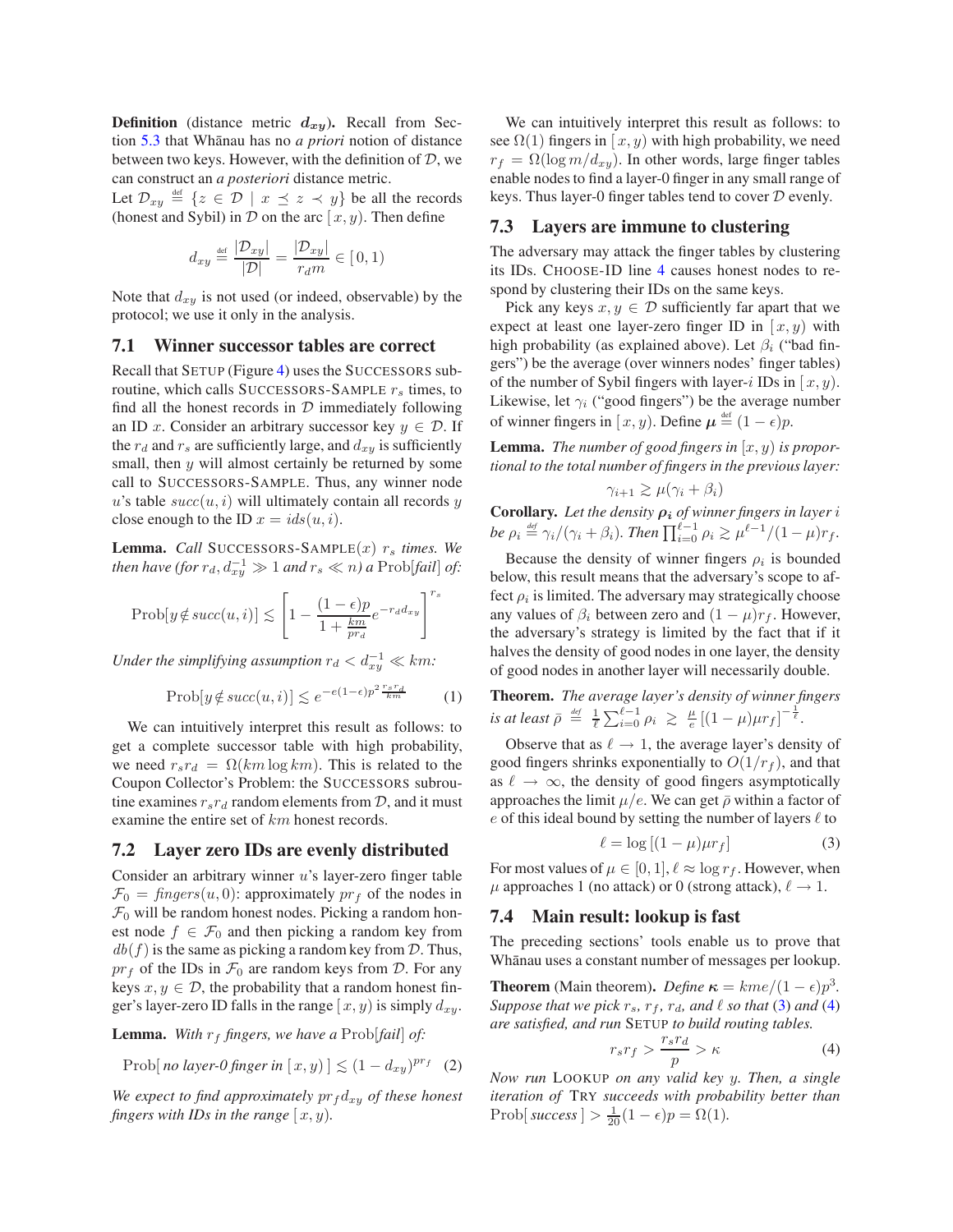The value  $\kappa$  is the aggregate storage capacity km of the DHT times an overhead factor  $e/(1-\epsilon)p^3$  which represents the extra work required to protect against Sybil attacks. When  $g < \frac{\epsilon n}{2w}$ , this overhead factor is  $O(1)$ .

The formula [\(4\)](#page-8-2) may be interpreted to mean that both  $r_s r_d$  and  $r_s r_f$  must be  $\Omega(\kappa)$ : the first so that SUCCESSORS-SAMPLE is called enough times to collect every successor, and the second so that successor lists are longer than the distance between fingers. These would both need to be true even with no adversary.

*Proof sketch.* Let  $x \in \mathcal{D}$  be a key whose distance to the target key y is  $d_{xy} = 1/pr_f$ , the average distance between honest fingers.

First, substitute the chosen  $d_{xy}$  into [\(2\)](#page-8-3). By the lemma, the probability that there is an honest finger  $x_h \in [x, y)$ is at least  $1 - 1/e$  $1 - 1/e$ . TRY line 1 finds  $x_{r_f}$ , the closest layer-zero finger to the target key, and TRY passes it to CHOOSE-FINGER as  $x_0$ ,  $x_0$  may be an honest finger or a Sybil finger, but in either case, it must be at least as close to the target key as  $x_h$ . Thus,  $x_0 \in [x, y)$  with probability at least  $1 - 1/e$ .

Second, recall that CHOOSE-FINGER first chooses a random layer, and then a random finger  $f$  from that layer with ID  $x_f \in [x_0, y]$ . The probability of choosing any given layer i is  $\ell^{-1}$ , and the probability of getting an honest finger from the range is  $\rho_i$  from Section [7.3.](#page-8-4) Thus, the total probability that CHOOSE-FINGER returns an honest finger is simply the average layer's density of good nodes  $\frac{1}{\ell} \sum \rho_i = \bar{\rho}$ . Since we assumed [\(3\)](#page-8-1) was satisfied, Section [7.3](#page-8-4) showed that the probability of success is at least  $\bar{\rho} \ge (1 - \epsilon)p/e^2$ .

Finally, if the chosen finger  $f$  is honest, the only question remaining is whether the target key is in  $f$ 's successor table. Substituting  $d_{x_f y} < d_{x y}$  and [\(4\)](#page-8-2) into [\(1\)](#page-8-5) yields Prob[ $y \in succ(f)$ ] ≥ 1 – 1/e. Therefore, when QUERY $(f, y)$  checks f's successor table, it succeeds with probability at least  $1 - 1/e$ .

A TRY iteration will succeed if three conditions hold: (1)  $x_f \in [x, y)$ ; (2) CHOOSE-FINGER returns a winning finger f; (3)  $y \in succ(f)$ . Combining the probabilities calculated above for each of these events yields the total success probability  $\left(1-\frac{1}{e}\right)\frac{(1-\epsilon)p}{e^2}\left(1-\frac{1}{e}\right) > \frac{1}{20}(1-\epsilon)p$ .

**Corollary.** *The expected number of queries sent by* LOOKUP is bounded by  $\frac{20}{(1-\epsilon)p} = O(1)$ *. With high probability, the maximum number of queries is*  $O(\log n)$ *.* 

#### **7.5 Routing tables are small**

Each (virtual) node has  $S = r_d + \ell(r_f + r_s)$  table entries in total. To minimize S subject to [\(4\)](#page-8-2), set  $r_s = r_f = \sqrt{\kappa}$ and  $r_d = p\sqrt{\kappa}$ . Therefore, the optimal total table size is  $S \approx \sqrt{\kappa} \log \kappa$ , so  $S = O(\sqrt{km} \log km)$ , as expected.

As the number of attack edges  $g$  increases, the required table size grows as  $(1 - \epsilon)^{-1/2} p^{-3/2}$ . A good approxima-

tion for this security overhead factor is  $1 + 2\sqrt{\frac{gw}{n}} + 6\frac{gw}{n}$ when  $g < \frac{n}{6w}$ . Thus, overhead grows linearly with g.

As one might expect for a one-hop DHT, the optimum finger tables and the successor tables are the same size. The logarithmic factor in the total table size comes from the need to maintain  $O(\log km)$  layers to protect against clustering attacks. If the number of attack edges is small, [\(3\)](#page-8-1) indicates that multiple layers are unnecessary. This is consistent with the experimental data in Section [9.3.](#page-12-0)

### <span id="page-9-0"></span>**8 Implementation**

We have implemented Whānau in a simulator and on PlanetLab. To simulate very large networks — some of the social graphs we use have millions of nodes — we wrote our own simulator. Existing peer-to-peer simulators don't scale to such a large number of nodes, and our simulator uses many Whānau-specific optimizations to reduce memory consumption and running time. The simulator directly implements the protocol as described in Figures [4](#page-6-0) and [5,](#page-7-2) takes a static social network as input, and provides knobs to experiment with Whanau's different parameters. The simulator does not simulate realworld network latencies and bandwidths, but only counts the number of messages that Whānau sends. The primary purpose of the simulator is to validate the correctness and scaling properties of Whānau with large social networks.

We also implemented Whanau and the IM application in Python on PlanetLab. This implementation runs a message-passing protocol to compute SETUP and uses RPC to implement LOOKUP. When a user starts a node, the user provides the keys and current IP addresses that identify their social neighbor nodes. The IM client stores its current IP address into the DHT. When a user wants to send an IM to another user, the IM client looks up the target user's contact information in the DHT and authenticates the returned record using the key. If the record is authentic, the IM application sends the IM to the IP address in the record. Whanau periodically rebuilds its tables to incorporate nodes which join and leave.

The average latency for a lookup is usually one roundtrip on PlanetLab. Using locality-aware routing, Whānau could achieve lower than one network round-trip on average, but we haven't implemented this feature yet.

Our PlanetLab experiments were limited by the number of PlanetLab nodes available and their resources: we were able to run up to 4000 Whānau nodes simultaneously. Unfortunately, at scales smaller than this, Whānau nearly reduces to simple broadcast. Given this practical limitation, it was difficult to produce insightful scaling results on PlanetLab. Furthermore, although results were broadly consistent at small scales, we could not crossvalidate the simulator at larger scales. The PlanetLab experiments primarily demonstrated that Whānau works on a real network with churn, varying delays, and so on.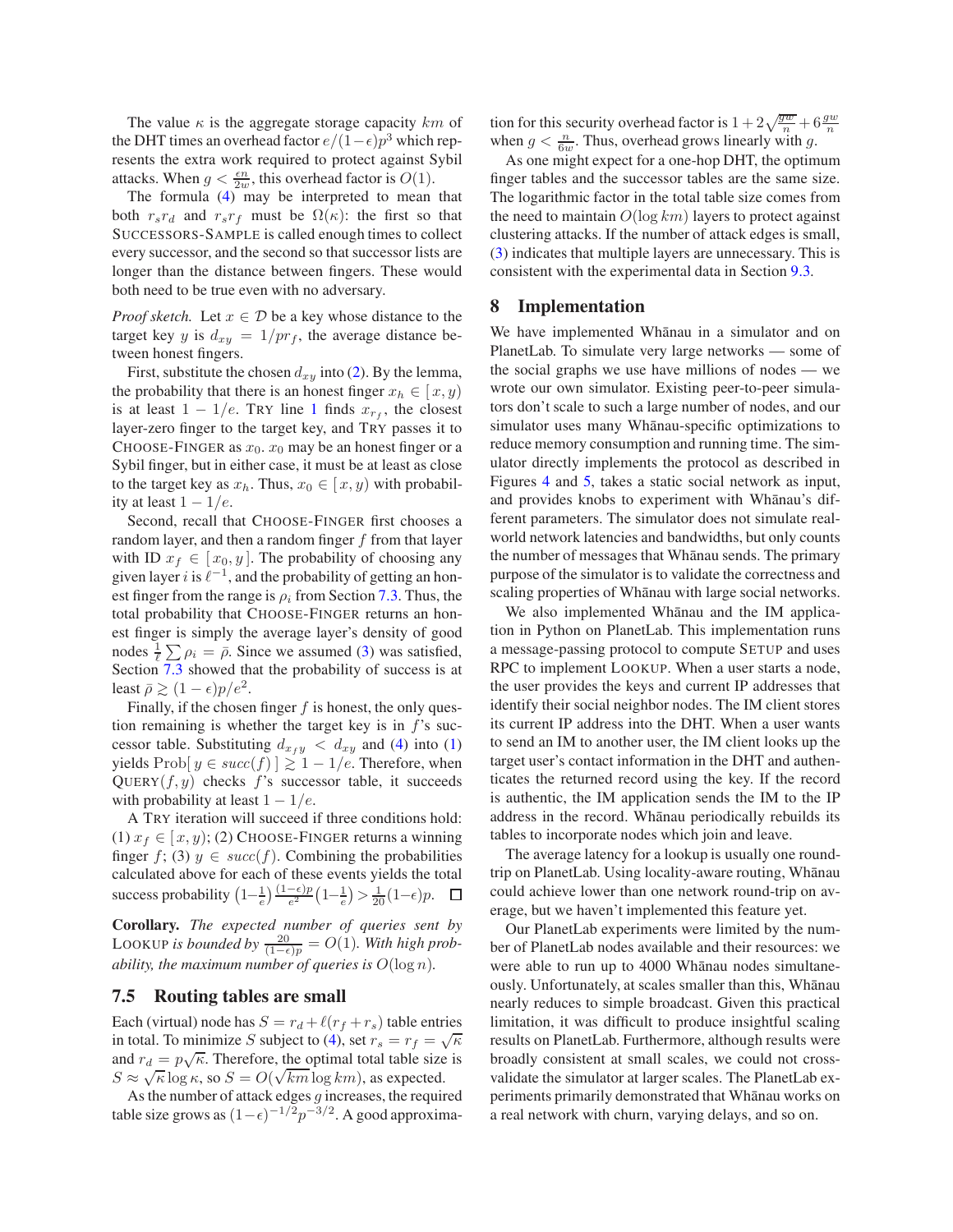| $n = \text{Hnodes}$ | $m$ =#edges | avg. degree |
|---------------------|-------------|-------------|
| 1.624.992           | 15,476,835  | 9.52        |
| 5.189.809           | 48,688,097  | 9.38        |
| 1.134.890           | 2,987,624   | 2.63        |
| 511,163             | 1,871,070   | 3.66        |
|                     |             |             |

**Table 2:** Properties of the input data sets.

## <span id="page-10-2"></span><span id="page-10-0"></span>**9 Results**

This section experimentally verifies several hypotheses: (1) real-world social networks exhibit the properties that Whānau relies upon; (2) Whānau can handle clustering attacks (tested by measuring its performance versus table size and the number of attack edges); (3) layered IDs are essential for handling clustering attacks; (4) Whanau achieves the same scalability as insecure one-hop DHTs; and (5) Whānau can handle node churn in Planetlab.

Our Sybil attack model permits the adversary to create an unlimited number of pseudonyms. Since previous DHTs cannot tolerate this attack at all, this section does not compare Whānau's Sybil-resistance against previous DHTs. However, in the non-adversarial case, the experiments do show that Whānau scales like any other insecure one-hop DHT, so (ignoring constant factors such as cryptographic overhead) adding security is "free". Also, similarly to other (non-locality-aware) one-hop DHTs, the lookup latency is one network round-trip.

## <span id="page-10-1"></span>**9.1 Real-world social nets fit assumptions**

Nodes in the Whānau protocol bootstrap from a social network to build their routing tables. It is important for Whānau that the social network is fast mixing: that is, a short random walk starting from any node should quickly approach the stationary distribution, so that there is roughly an equal probability of ending up at any edge (virtual node). We test if this fast-mixing property holds for social network graphs, extracted from Flickr, Live-Journal, YouTube, and DBLP, which have also been used in other studies [\[18,](#page-15-25) [26\]](#page-15-6). These networks correspond to real-world users and their social connections. The Live-Journal graph was estimated to cover 95.4% of the users in Dec 2006, and the Flickr graph 26.9% in Jan 2007.

We preprocessed the input graphs by discarding unconnected nodes and transforming directed edges into undirected edges. (The majority of links were already symmetric.) The resulting graphs' basic properties are shown in Table [2.](#page-10-2) The node degrees follow power law distributions, with coefficients between 1.6 and 2 [\[18\]](#page-15-25).

To test the fast-mixing property, we sample the distribution of random walks as follows. We pick a random starting edge  $i$ , and for each ending edge  $j$ , compute the probability  $p_{ij}$  that a walk of length w ends at j. Computing  $p_{ij}$  for all m possible starting edges i is too timeintensive, so we sampled 100 random starting edges  $i$  and computed  $p_{ij}$  for all m end edges j. For a fast-mixing



<span id="page-10-3"></span>**Figure 6:** Mixing properties of social graphs. Each line shows a CDF of the probability that a  $w$ -step random walk ends on a particular edge. The X axis is normalized so that the mean is 1.

network, we expect the probability of ending up at a particular edge to approach  $1/m$  as w increases to  $O(\log n)$ .

Figure [6](#page-10-3) plots the CDF of  $p_{ij}$  for increasing values of  $w$ . To compare the different social graphs we normalize the CDFs so that they have the same mean. Thus, for all graphs,  $p_{ij} = 1/m$  corresponds to the ideal line at 1. As expected, as the number of steps increases to 80, each CDF approaches the ideal uniform distribution.

The CDFs at  $w = 10$  are far from the ideal distribution, but there are two reasons to prefer smaller values of w. First, the amount of bandwidth consumed scales as  $w$ . Second, larger values of  $w$  increase the chance that a random walk will return a Sybil node. Section [9.2](#page-11-0) will show that Whānau works well even when the distribution of random walks is not perfect.

Recall from Section [4.2](#page-3-4) that when a fast-mixing social network has a sparse cut between the honest nodes and Sybil nodes, random walks are a powerful tool to protect against Sybil attacks. To confirm that this approach works with real-world social networks, we measured the probability that a random walk escapes the honest region of the Flickr network with different numbers of attack edges. To generate an instance with  $q$  attack edges, we marked random nodes as Sybils until there were at least g edges between marked nodes and non-marked nodes, and then removed any honest nodes which were connected only to Sybil nodes. For example, for the Flickr graph, in the instance with  $g = 1,940,689$ , there are  $n = 1,442,120$  honest nodes (with  $m = 13,385,439$ honest edges) and 182,872 Sybil nodes. Since increasing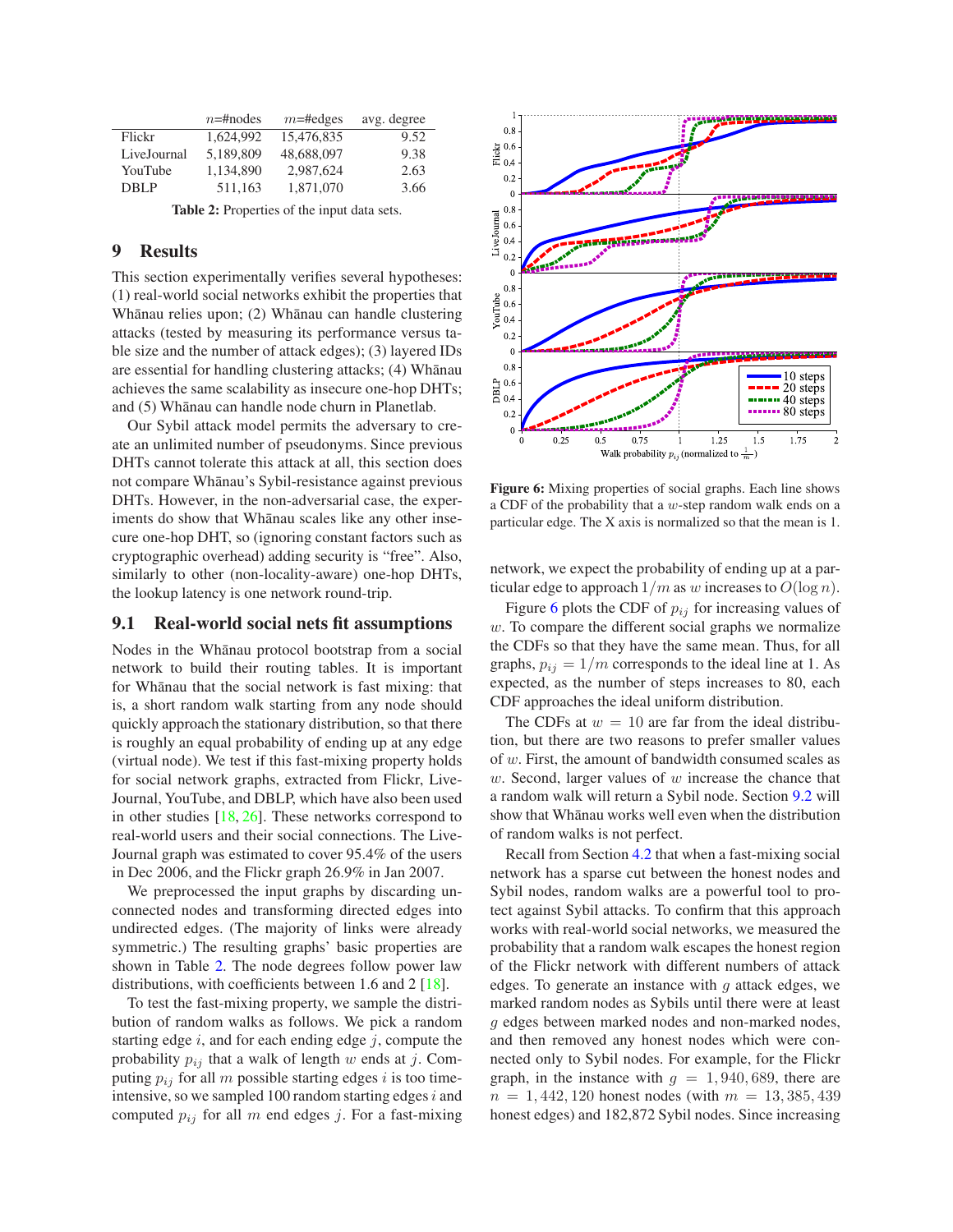

**Figure 7:** Escape probability on the Flickr network.

<span id="page-11-1"></span>the number of attack edges this way actually consumes honest nodes, it is not possible to test the protocol against  $g/n$  ratios substantially greater than 1.

Figure [7](#page-11-1) plots the probability that a random walk starting from a random honest node will cross an attack edge. As expected, this escape probability increases with the number of steps and with the number of attack edges. When the number of attack edges is greater than the number of honest nodes, the adversary has convinced essentially all of the system's users to form links to its Sybil identities. In this case, long walks almost surely escape from the honest region; however, short walks still have substantial probability of reaching an honest node. For example, if the adversary controls 2 million attack edges on the Flickr network, then each user has an average of 1.35 links to the adversary, and random walks of length 40 are 90% Sybils. On the other hand, random walks of length 10 will return 60% honest nodes, although those honest nodes will be less uniformly distributed than a longer random walk.

#### <span id="page-11-0"></span>**9.2 Performance under clustering attack**

To evaluate Whānau's resistance against the Sybil attack, we ran instances of the protocol using a range of table sizes, number of layers, and adversary strengths. For each instance, we chose random honest starting nodes and measured the number of messages used by LOOKUP to find randomly chosen target keys. Our analysis predicted that the number of messages would be  $O(1)$  as long as  $g \ll n/w$ . Since we used a fixed  $w = 10$ , the number of messages should be small when the number of attack edges is less than 10% of the number of honest nodes. We also expected that increasing the table size would reduce the number of messages.

Our simulated adversary employs a clustering attack on the honest nodes' finger tables, choosing all of its IDs to immediately precede the target key. In a real-world deployment of Whānau, it is only possible for an adversary to target a small fraction of honest keys in this way: to increase the number of Sybil IDs near a particular key, the adversary must move some Sybil IDs away from other keys. However, in our simulator, we allowed the adversary to change its IDs between every LOOKUP operation: that is, it can start over from scratch and adapt its attack to the chosen target key. Our results therefore show Wha-



<span id="page-11-2"></span>**Figure 8:** Number of messages used by LOOKUP decreases as table size increases (Flickr social network).

nau's worst case performance, and not the average case performance for random target keys.

Figure [8](#page-11-2) plots the number of messages required by LOOKUP versus table size. Since our policy is that resources scale with node degree (Section [3.3\)](#page-2-4), we measure table size in number of entries per social link. Each table entry contains a key and a node's address (finger tables) or a key-value pair (successor and db tables).

As expected, the number of messages decreases with table size and increases with the adversary's power. For example, on the Flickr network and with a table size of 10,000 entries per link, the median LOOKUP required 2 messages when the number of attack edges is 20,000, but required 20 messages when there are 2,000,000 attack edges. The minimum resource budget for fast lookups is  $1,000 \approx \sqrt{n}$ : below this table size, LOOKUP messages increased rapidly even without any attack. Under a massive attack  $(g > n)$  LOOKUP could still route quickly, but it required a larger resource budget of  $\geq 10,000$ .

Figure [9](#page-12-1) shows the full data set of which Figure [8](#page-11-2) is a slice. Figure  $9(a)$  shows the number of messages required for 100% of our test lookups to succeed. Of course, most lookups succeeded with far fewer messages than this upper bound. Figure  $9(b)$  shows the number of messages required for 50% of lookups to succeed. The contour lines for maximum messages are necessarily noisier than for median messages, because the lines can easily be shifted by the random outcome of a single trial. The median is a better guideline to Whānau's expected performance: for a table size of 5,000 on the Flickr graph, most lookups will succeed within 1 or 2 messages, but a few outliers may require 50 to 100 messages.

We normalized the X-axis of each plot by the number of honest nodes in each network so that the results from different datasets could be compared directly. Our theoretical analysis predicted that Whānau's performance would drop sharply (LOOKUP messages would grow exponentially) when  $g > n/10$ . However, we observed that, for all datasets, this transition occurs in the higher range  $m/10 < g < m$ . In other words, the analytic prediction was a bit too pessimistic: Whānau functions well until a substantial fraction of all edges are attack edges.

When the number of attack edges q was below  $n/10$ , we observed that performance was more a function of ta-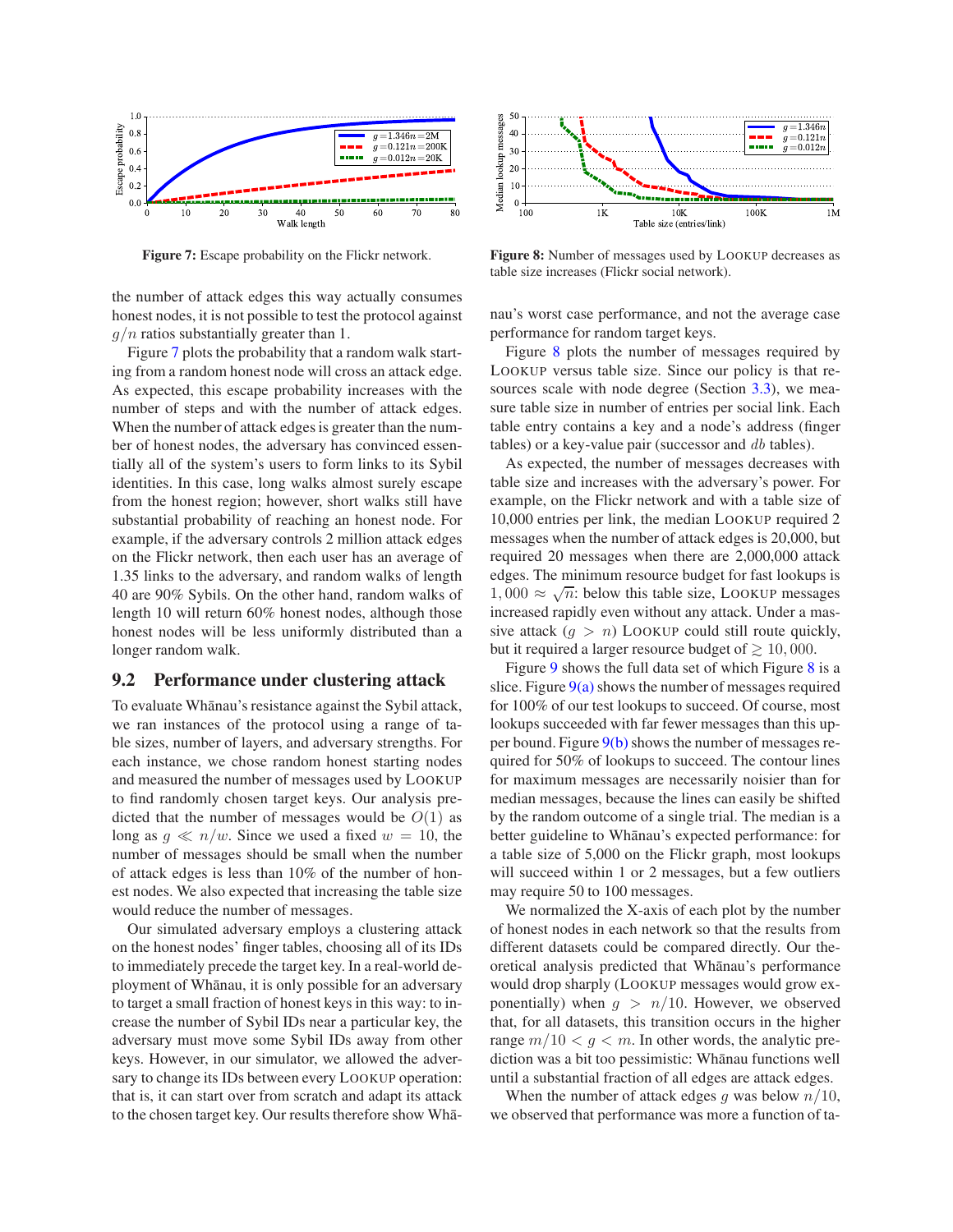<span id="page-12-2"></span>

<span id="page-12-1"></span>**Figure 9:** Heat map and contours of the number of messages used by LOOKUP, versus attacker strength and table size. In the light regions at upper left, where there are few attack edges and a large resource budget, LOOKUP succeeded using only one message. In the dark regions at lower right, where there are many attack edges and a small resource budget, LOOKUP needed more than the retry limit of 120 messages. Wedges indicate where  $g = m/w$  and  $g = m$ ; when  $g \gg m/w$ , LOOKUP performance degrades rapidly. The plots' right edges do not line up because it was not always possible to create an adversary instance with  $g = 10n$ .

ble size, which must always be at least  $\Omega(\sqrt{m})$  for Whānau to function, than of  $q$ . Thus, Whanau's performance is insensitive to relatively small numbers of attack edges.

### <span id="page-12-0"></span>**9.3 Layers vs. clustering attacks**

Section [9.2](#page-11-0) showed that Whanau handles clustering attacks. For the plots in Figure [9,](#page-12-1) we simulated several different numbers of layers and chose the bestperforming value for a given table size. This section evaluates whether layers are important for Whānau's attack resistance, and investigates how the number of layers should be chosen.

**Are layers important?** We ran the same experiment as in Section [9.2,](#page-11-0) but we held the total table size at a constant 100,000 entries per link. We varied whether the protocol spent those resources on more layers, or on bigger <span id="page-12-3"></span>per-layer routing tables, and measured the median number of messages required by LOOKUP.

We would expect that for small-scale attacks, one layer is best, because layers come at the cost of smaller perlayer tables. For more large-scale attacks, more layers is better, because layers protect against clustering attacks. Even for large-scale attacks, adding more layers yields quickly diminishing returns, and so we only simulated numbers of layers between 1 and 10.

The solid lines in Figure [10](#page-13-0) shows the results for the clustering attack described in Section [9.2.](#page-11-0) When the number of attack edges is small, the best performance would be achieved by spending all resources on bigger routing tables, mostly avoiding layers. For Flickr, layers become important when the number of attack edges exceeds 5,000 (0.3% of *n*); for  $g > 20,000$ , a constant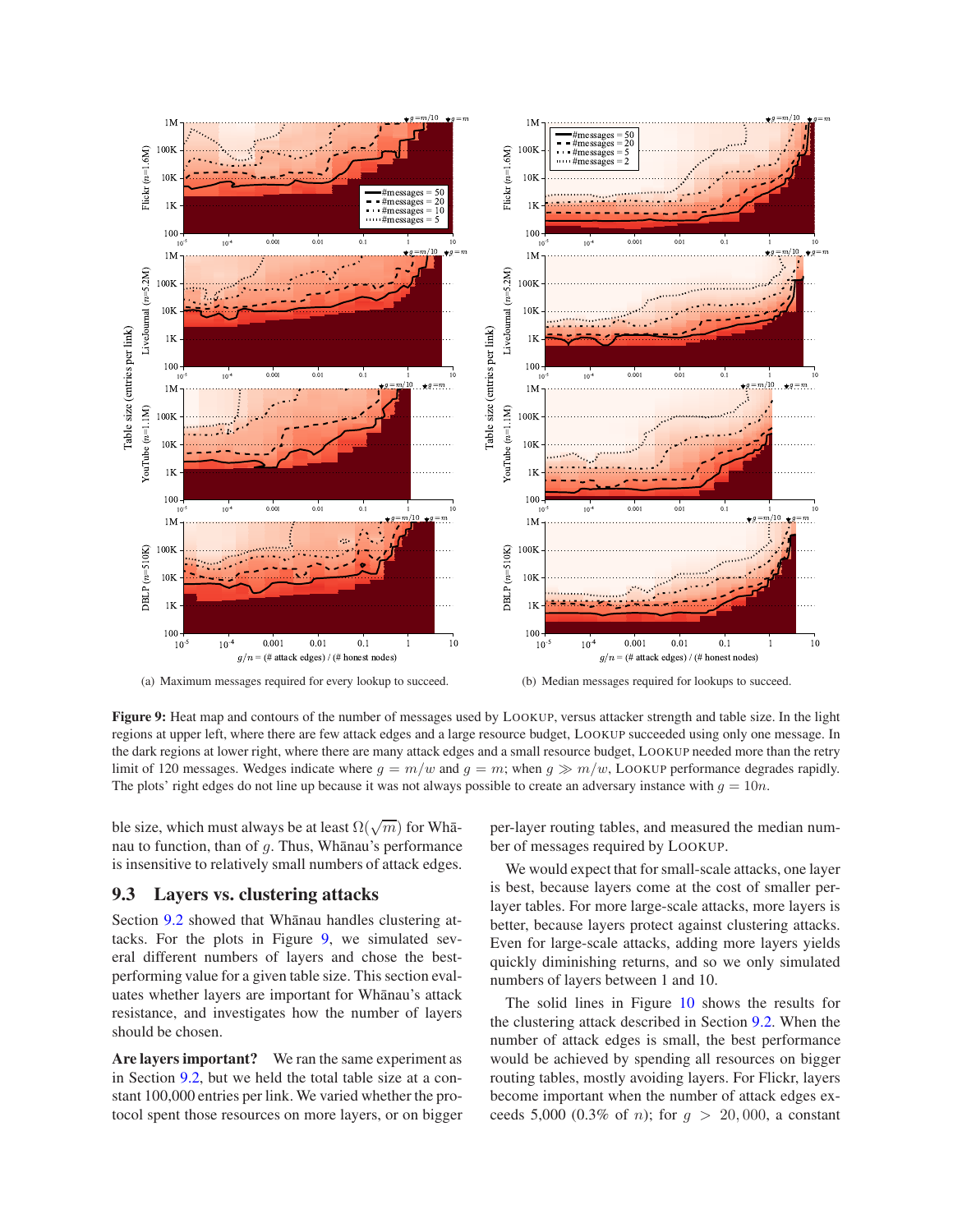

<span id="page-13-0"></span>**Figure 10:** Optimal layers versus attacker power. The resource budget was fixed at 100K table entries per link.

number of layers (around 8) would yield the best performance. At high attack ratios (around  $q/n \ge 1$ ), the data becomes noisy because performance degrades regardless of the choice of layers.

The dashed lines in Figure [10](#page-13-0) show the same simulation, but pitted against a naïve attack: the adversary swallows all random walks and returns bogus replies to all requests, but does not cluster its IDs. This control data clearly shows that multiple layers are only helpful against a clustering attack. The trends are clearer for the larger graphs (Flickr and LiveJournal) than for the smaller graphs (YouTube and DBLP). 100,000 table entries is very large in comparison to the smaller graphs' sizes, and therefore the differences in performance between small numbers of layers are not as substantial.

**How many layers should nodes use?** The above data showed that layers improve Whānau's resistance against powerful attacks but are not helpful when the DHT is not under attack. However, we cannot presume that nodes know the number of attack edges  $q$ , so the number of layers must be chosen in some other way. Since layers cost resources, we would expect the optimal number of layers to depend on the node's resource budget. If the number of table entries is large compared to  $\sqrt{m}$ , then increasing the number of layers is the best way to protect against powerful adversaries. On the other hand, if the number of table entries is relatively small, then no number of layers will protect against a powerful attack; thus, nodes should use a smaller number of layers to reduce overhead.

We tested this hypothesis by re-analyzing the data collected for Section [9.2.](#page-11-0) For a given table size, we computed the number of layers that yielded optimal performance over a range of attack strengths. The results are shown in Figure [11.](#page-13-1) The overall trend is clear: at small table sizes, fewer layers is preferred, and at large table sizes, more layers is better.



<span id="page-13-1"></span>**Figure 11:** Optimal layers versus resource budget. Each point is a table size / attacker power instance. Larger points correspond to multiple instances. The trend line passes through the median point for each table size.

The optimal number of layers is thus a function of the social network size and the resource budget, and we presume that honest nodes know both of these values at least approximately. Since Whānau's performance is not very sensitive to small changes in the number of layers, a rough estimate is sufficient to get good performance over a wide range of situations.

# **9.4** Whanau's scalability

Whānau is designed as a one-hop DHT. We collected simulated data to confirm that Whānau's performance scales asymptotically the same as an insecure one-hop DHT such as Kelips  $[11]$ . Since we don't have access to a wide range of social network datasets of different sizes, we generated synthetic social networks with varying numbers of nodes using the standard technique of preferential attachment [\[1\]](#page-15-27), yielding power-law degree distributions with exponents close to 2. For each network, we simulated Whānau's performance for various table sizes and layers, as in the preceding sections. Since our goal was to demonstrate that Whanau reduces to a standard one-hop DHT in the non-adversarial case, we did not simulate any adversary.

Figure [12](#page-14-2) plots the median number of LOOKUP messages versus table size and social network size. For a onehop DHT, we expect that, holding the number of messages to a constant  $O(1)$ , the required table size scales as  $O(\sqrt{m})$ : the blue line shows this predicted trend. The heat map and its contours (black lines) show simulated results for our synthetic networks. For example, for  $m = 10,000,000$ , the majority of lookups succeeded using 1 or 2 messages for a table size of  $\approx 2,000$  entries per link. The square and triangle markers plot our four real-world datasets alongside the synthetic networks for comparison. While each real network has idiosyncratic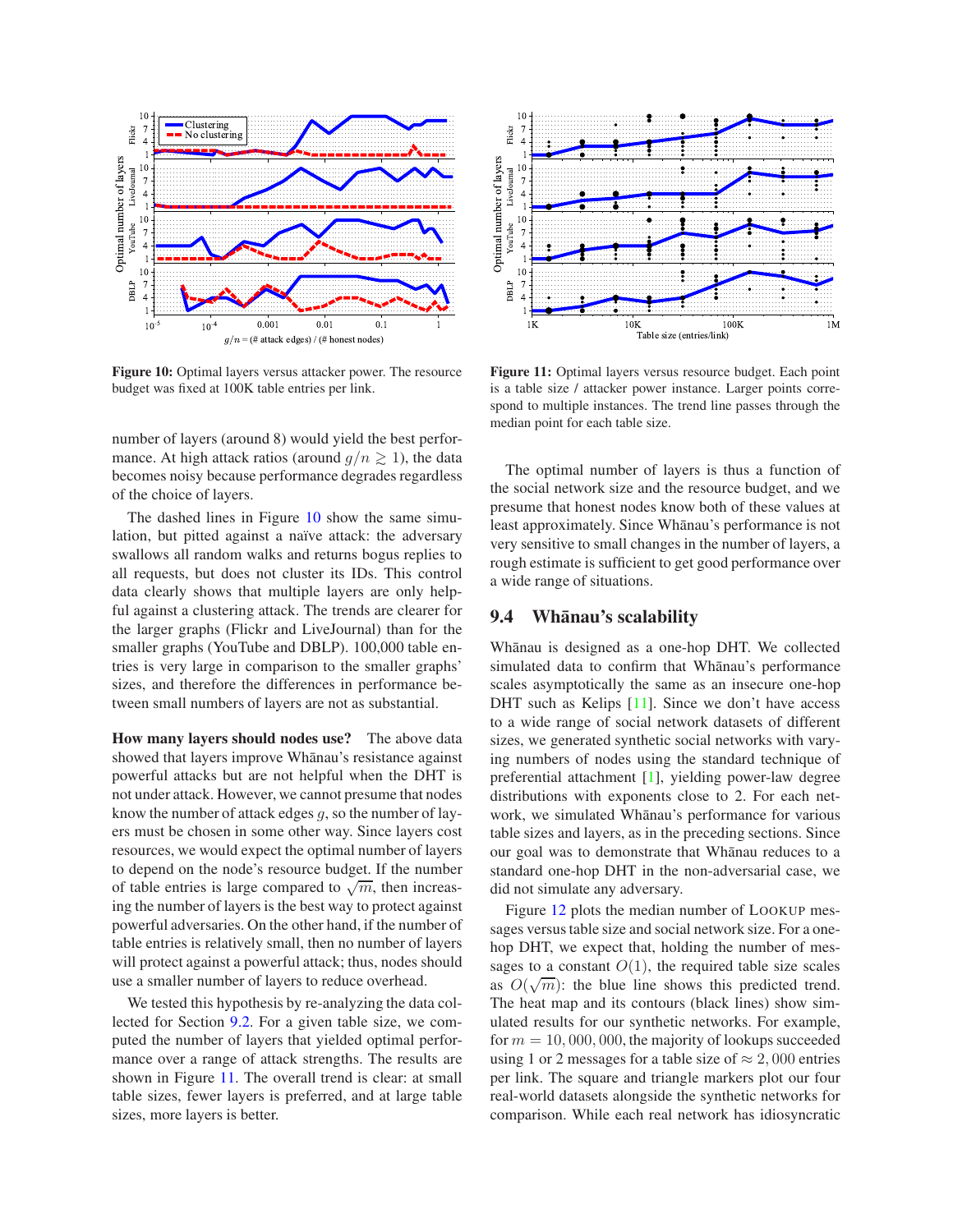

<span id="page-14-2"></span>**Figure 12:** Number of messages used by LOOKUP, versus system size and table size. The heat map and contour lines show data from synthetic networks, while the markers show that realworld social networks fall roughly onto the same contours. Whānau scales like a one-hop DHT.

features of its own, it is clear that the table sizes follow the  $O(\sqrt{m})$  scaling trend we expect of a one-hop DHT.

# <span id="page-14-1"></span>**9.5 PlanetLab and node churn**

Whānau's example IM application runs on PlanetLab. We performed an experiment in which we started 4000 virtual nodes, running on 400 PlanetLab nodes. This number of virtual nodes is large enough that, with a routing table size of 200 entries per social link, most requests cannot be served from local tables. Each node continuously performed lookups on randomly-chosen keys.

We simulated node churn by inducing node failure and recovery events according to a Poisson process. These events occurred at an average rate of two per second, but we varied the average node downtime. At any given time, approximately 10% or 20% of the virtual nodes were offline. (In addition to simulating 10% and 20% failures, we simulated an instance without churn as a control.) We expected lookup latency to increase over time as some finger nodes became unavailable and some lookups required multiple retries. We also expected latency to go down whenever SETUP was re-run, building new routing tables to reflect the current state of the network.

Figure [13](#page-14-3) plots the lookup latency and retries for these experiments, and shows that Whanau is largely insensitive to modest node churn. The median latency is approximately a single network roundtrip within PlanetLab, and increases gradually as churn increases. As expected, the fraction of requests needing to be retried increased with time when node churn was present, but running SETUP restored it to the baseline.

While this experiment's scale is too small to test Whanau's asymptotic behavior, it demonstrates two points: (1) Whānau functions on PlanetLab, and (2) Whānau's simple approach for maintaining routing tables is sufficient to handle reasonable levels of churn.



<span id="page-14-3"></span>**Figure 13:** Lookup latency and fraction of lookups which required retries on PlanetLab under various levels of node churn. Vertical lines indicate when SETUP installed new routing tables. Under churn, the retry frequency slowly increases until SETUP runs again, at which point it reverts to the baseline.

#### <span id="page-14-0"></span>**10 Discussion**

This section discusses some engineering details and suggests some improvements that we plan to explore in future work.

Systolic mixing process. Most of Whanau's bandwidth is used to explore random walks. Therefore, it makes sense to optimize this part of the protocol. Using a recursive or iterative RPC to compute a random walk, as suggested by Figure [4,](#page-6-0) is not very efficient: it uses  $w$ messages per random node returned.

A better approach, implemented in our PlanetLab experiment, is to batch-compute  $r$  walks at once. Suppose that every node maintains a pool of  $r$  addresses of other nodes; the pools start out containing  $r$  copies of the node's own address. At each time step, each node randomly shuffles its pool and divides it equally amongst its social neighbors. For the next time step, the node combines the messages it received from each of its neighbors to create a new pool, and repeats. After  $w$  such mixing steps, each node's pool is a randomly shuffled assortment of addresses. If  $r$  is sufficiently large, this process approximates sending out r random walks from each node.

**Very many or very few keys per node.** The protocol described in this paper handles  $1 \leq k \leq m$  well, where  $k$  is the number of keys per honest node. The extreme cases outside this range will require tweaks to Whānau to handle them. Consider the case  $k > m$ . Any DHT requires at least  $k = \Omega(m)$  resources per node just to transmit and store the keys. This makes the task easier, since we could use  $O(m)$  bandwidth to collect a nearlycomplete list of all other honest nodes on each honest node. With such a list, the task of distributing successor records is a simple variation of consistent hashing [\[13\]](#page-15-28).